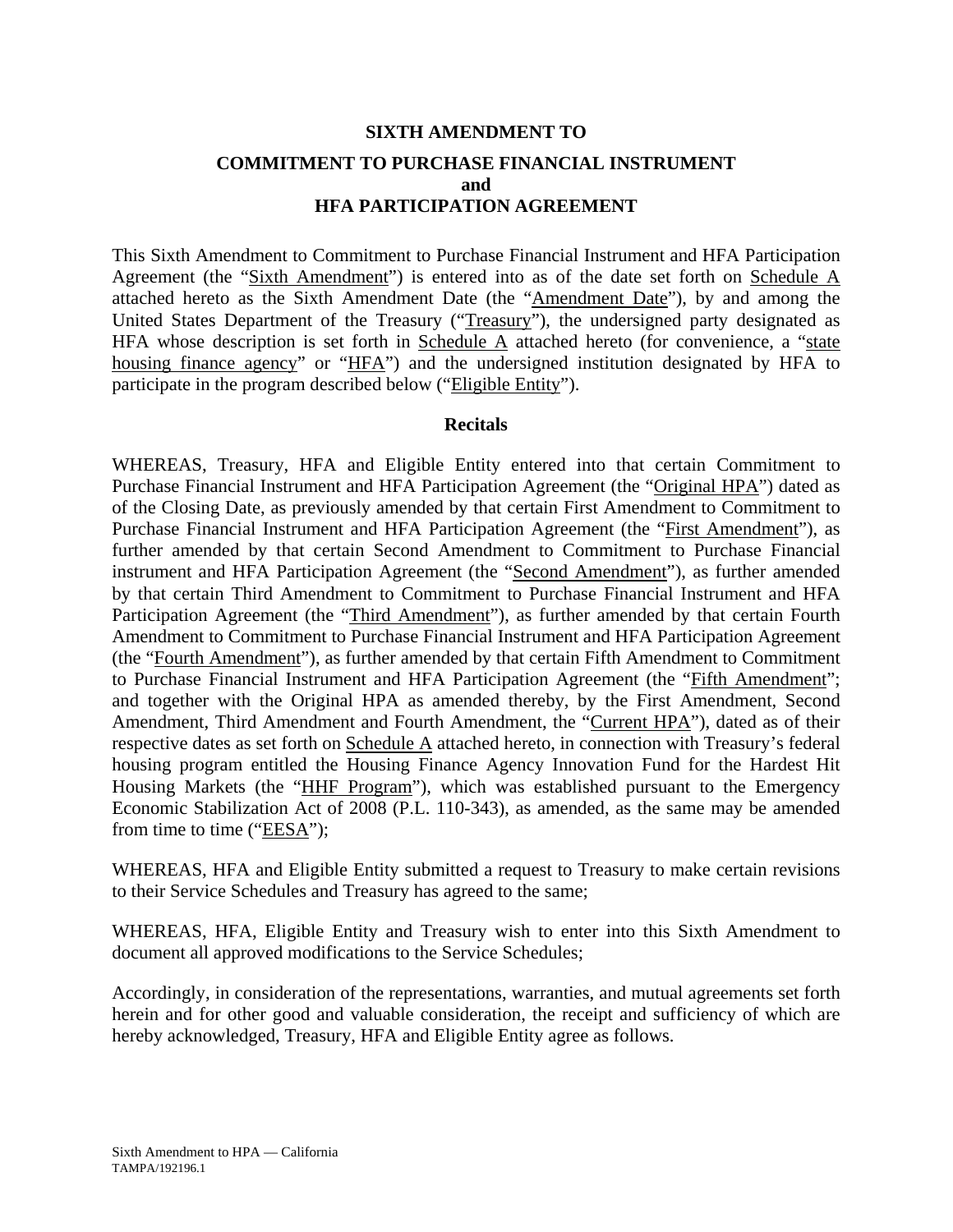#### **Agreement**

#### **1. Amendments**

A. Definitions. All references in the Current HPA to the "Agreement" shall mean the Current HPA, as further amended by this Sixth Amendment; and all references in the Current HPA to Schedules A or B shall mean the Schedules A or B attached to this Sixth Amendment. All references herein to the "HPA" shall mean the Current HPA, as further amended by this Sixth Amendment.

B. Schedule A. Schedule A attached to the Current HPA is hereby deleted in its entirety and replaced with Schedule A attached to this Sixth Amendment.

C. Schedule B. Schedule B attached to the Current HPA is hereby deleted in its entirety and replaced with Schedule B attached to this Sixth Amendment.

## **2. Representations, Warranties and Covenants**

A. HFA and Eligible Entity. HFA and Eligible Entity, each for itself, make the following representations, warranties and covenants to Treasury and the truth and accuracy of such representations and warranties and compliance with and performance of such covenants are continuing obligations of HFA and Eligible Entity, each as to itself. In the event that any of the representations or warranties made herein cease to be true and correct or HFA or Eligible Entity breaches any of its covenants made herein, HFA or Eligible Entity, as the case may be, agrees to notify Treasury immediately and the same shall constitute an Event of Default under the HPA.

(1) HFA and Eligible Entity each hereby certifies, represents and warrants as of the date hereof that each of the representations and warranties of HFA or Eligible Entity, as applicable, contained in the HPA are true, correct, accurate and complete in all material respects as of the date hereof. All covenants of HFA or Eligible Entity, as applicable, contained in the HPA shall remain in full force and effect and neither HFA, nor Eligible Entity is in breach of any such covenant.

(2) Eligible Entity has the full corporate power and authority to enter into, execute, and deliver this Sixth Amendment and any other closing documentation delivered to Treasury in connection with this Sixth Amendment, and to perform its obligations hereunder and thereunder.

(3) HFA has the full legal power and authority to enter into, execute, and deliver this Sixth Amendment and any other closing documentation delivered to Treasury in connection with this Sixth Amendment, and to perform its obligations hereunder and thereunder.

#### **3. Miscellaneous**

A. The recitals set forth at the beginning of this Sixth Amendment are true and accurate and are incorporated herein by this reference.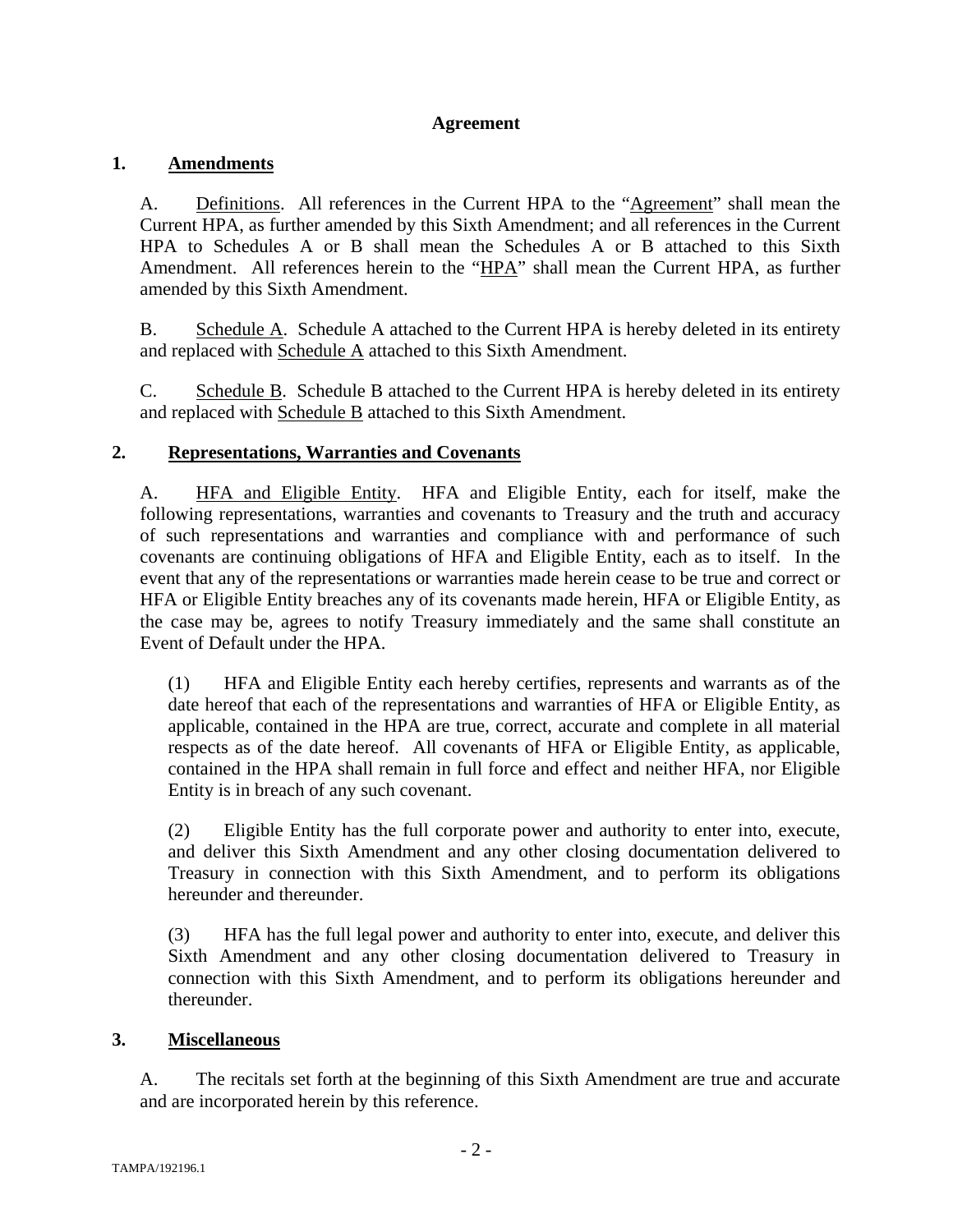B. Capitalized terms used but not defined herein shall have the meanings ascribed to them in the HPA.

C. Any provision of the HPA that is determined to be prohibited or unenforceable in any jurisdiction shall, as to such jurisdiction, be ineffective to the extent of such prohibition or unenforceability without invalidating the remaining provisions of the HPA, and no such prohibition or unenforceability in any jurisdiction shall invalidate such provision in any other jurisdiction.

D. This Sixth Amendment may be executed in two or more counterparts (and by different parties on separate counterparts), each of which shall be deemed an original, but all of which together shall constitute one and the same instrument. Facsimile or electronic copies of this Sixth Amendment shall be treated as originals for all purposes.

#### [SIGNATURE PAGE FOLLOWS; REMAINDER OF PAGE INTENTIONALLY LEFT BLANK]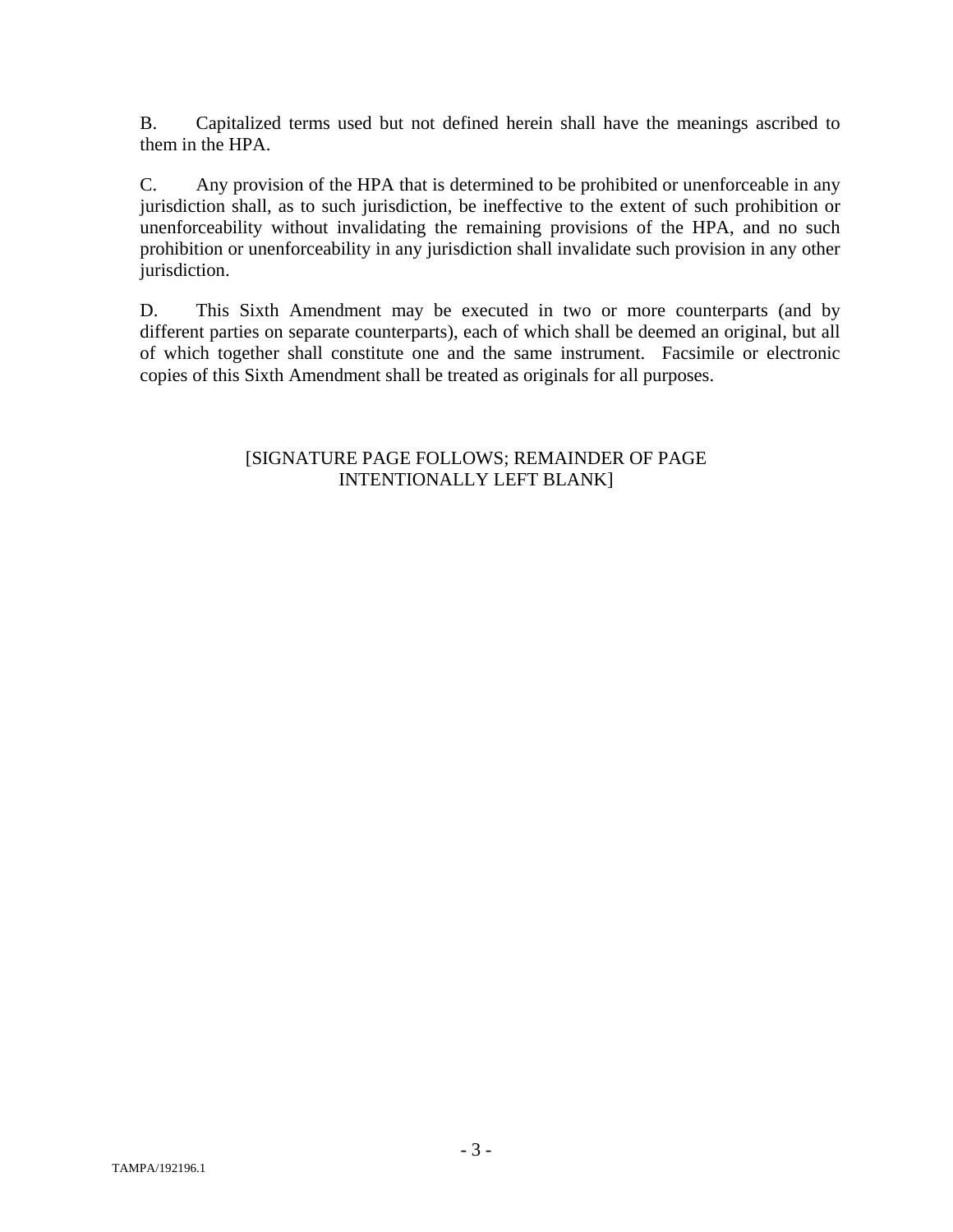**In Witness Whereof**, HFA, Eligible Entity and Treasury by their duly authorized officials hereby execute and deliver this Sixth Amendment to Commitment to Purchase Financial Instrument and HFA Participation Agreement as of the Amendment Date.

#### **HFA**: **TREASURY**:

CALIFORNIA HOUSING FINANCE **AGENCY** 

UNITED STATES DEPARTMENT OF THE **TREASURY** 

By: <u>/s/ Claudia Cappio</u> By: Name: Claudia Cappio By:

Name: Timothy G. Massad Title: Executive Director Title: Assistant Secretary for Financial Stability

#### **ELIGIBLE ENTITY**:

CALHFA MORTGAGE ASSISTANCE **CORPORATION** 

By: /s/ Diane Richardson Name: Diane Richardson Title: President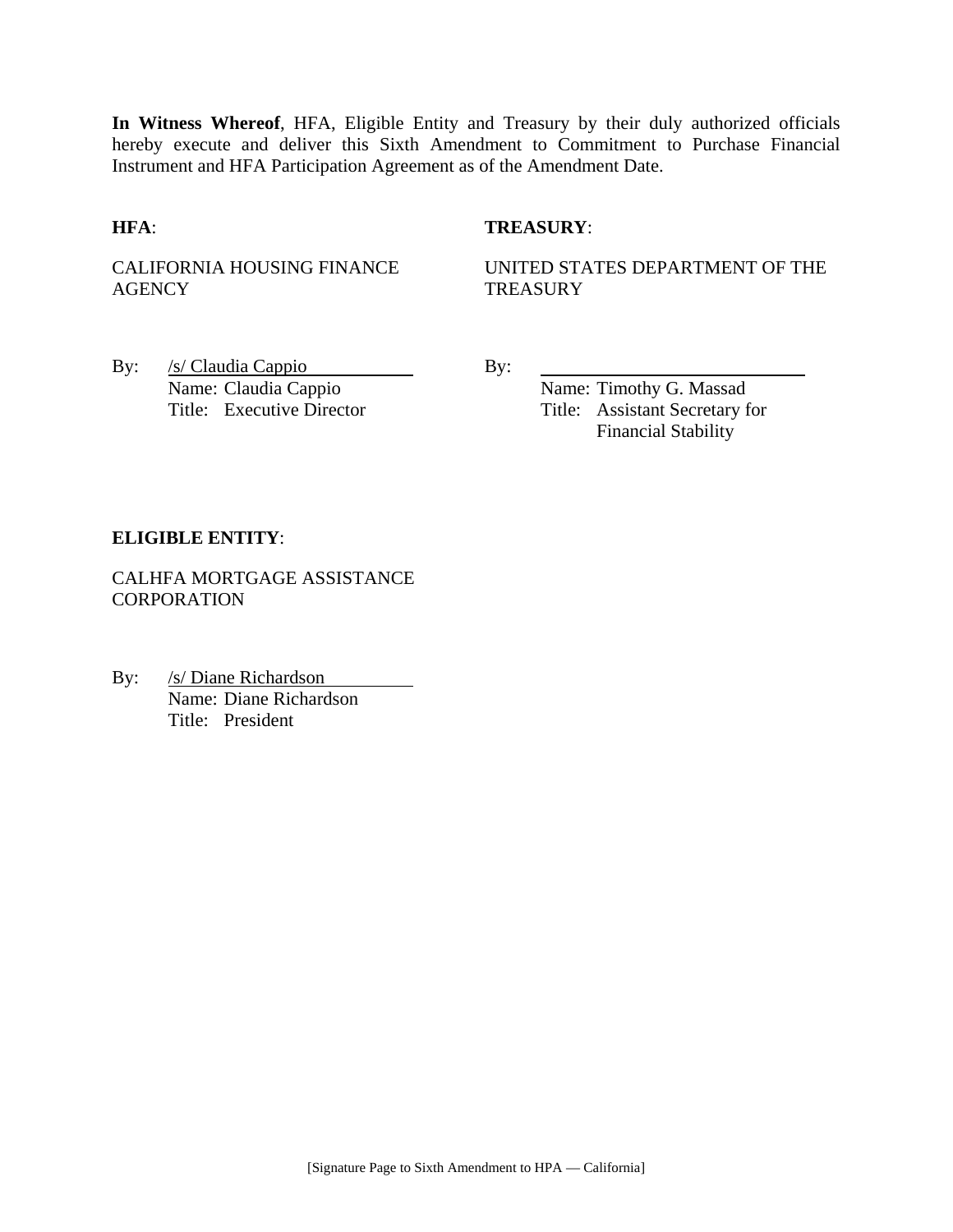In Witness Whereof, HFA, Eligible Entity and Treasury by their duly authorized officials hereby execute and deliver this Sixth Amendment to Commitment to Purchase Financial Instrument and HFA Participation Agreement as of the Amendment Date.

HFA:

#### **TREASURY:**

CALIFORNIA HOUSING FINANCE **AGENCY** 

By:

Name: Title:

UNITED STATES DEPARTMENT OF THE **TREASURY** 

By:

Name: Timothy G. Massad

Title: Assistant Secretary for **Financial Stability** 

#### **ELIGIBLE ENTITY:**

CALHFA MORTGAGE ASSISTANCE **CORPORATION** 

By.

Name: Title:

[Signature Page to Sixth Amendment to HPA - California]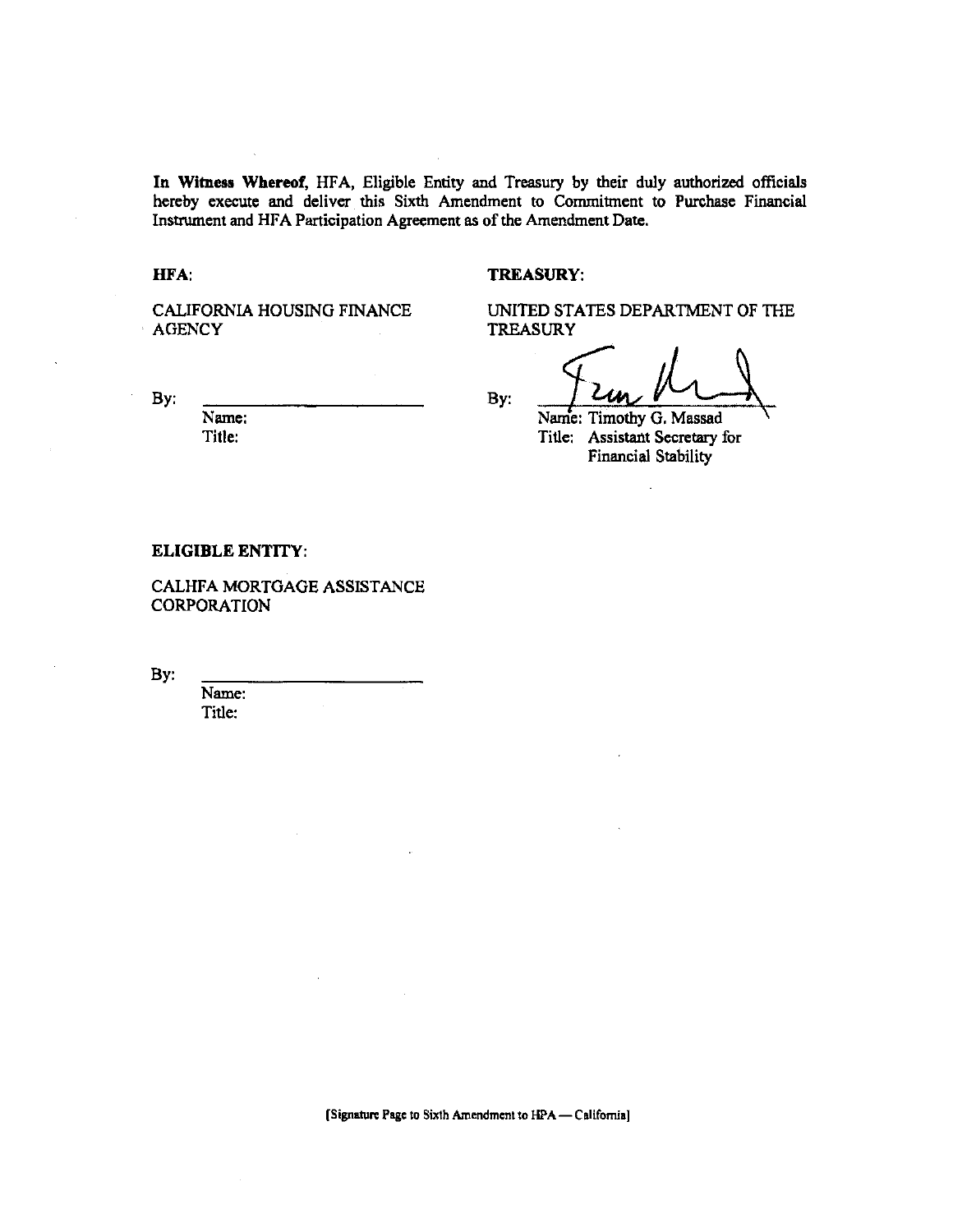# **EXHIBITS AND SCHEDULES**

Schedule A Basic Information

Schedule B Service Schedules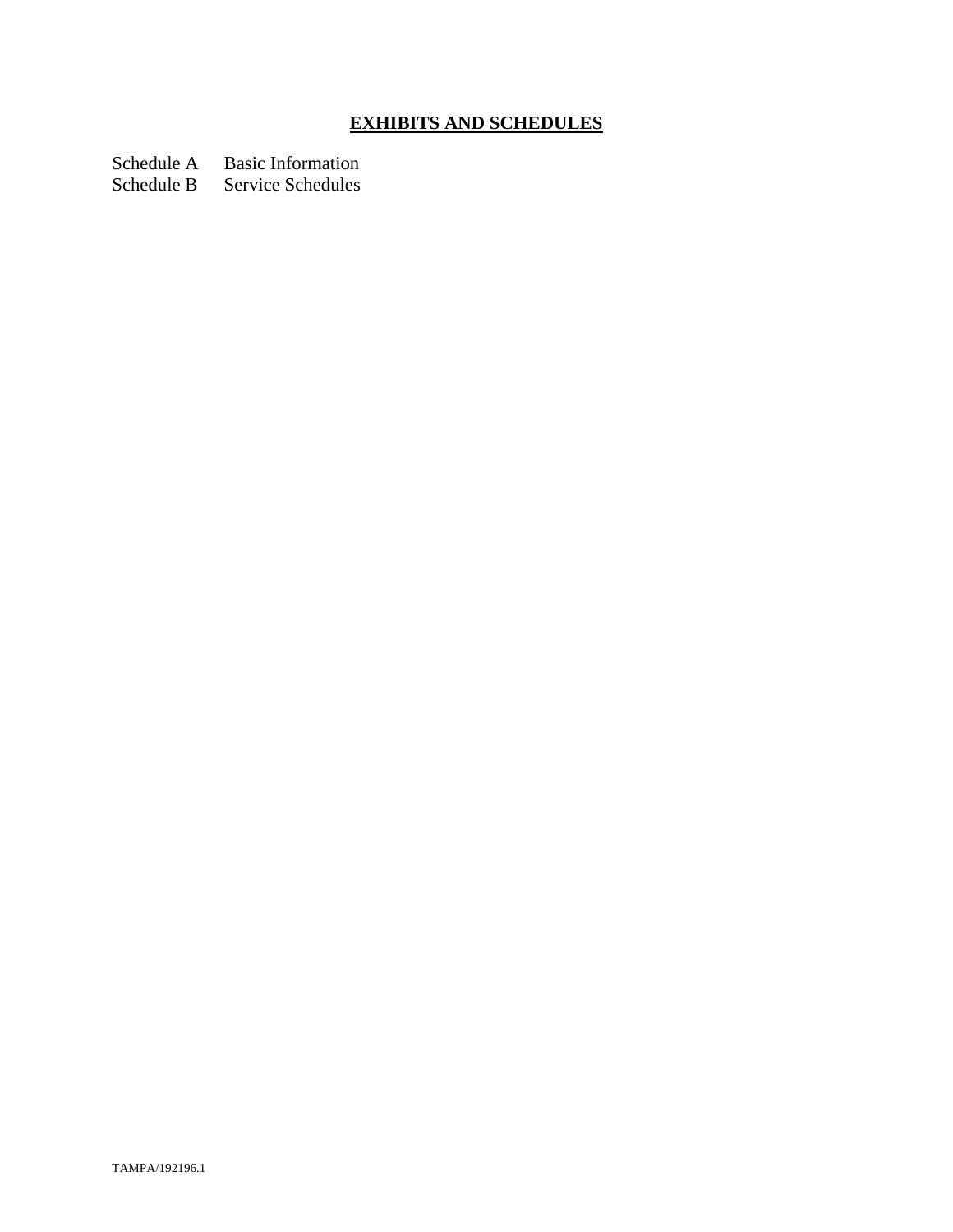## **SCHEDULE A**

# **BASIC INFORMATION**

| Eligible Entity Information:            |                                        |  |  |
|-----------------------------------------|----------------------------------------|--|--|
| Name of the Eligible Entity:            | CalHFA Mortgage Assistance Corporation |  |  |
| Corporate or other organizational form: | Nonprofit Public Benefit Corporation   |  |  |
| Jurisdiction of organization:           | California                             |  |  |
| Notice Information:                     |                                        |  |  |
|                                         |                                        |  |  |

With a copy to:

| HFA Information:     |                                   |  |
|----------------------|-----------------------------------|--|
| Name of HFA:         | California Housing Finance Agency |  |
| Organizational form: | Agency of the State of California |  |
| Date of Application: | April 16, 2010                    |  |
| Date of Action Plan: | September 1, 2010                 |  |
| Notice Information:  |                                   |  |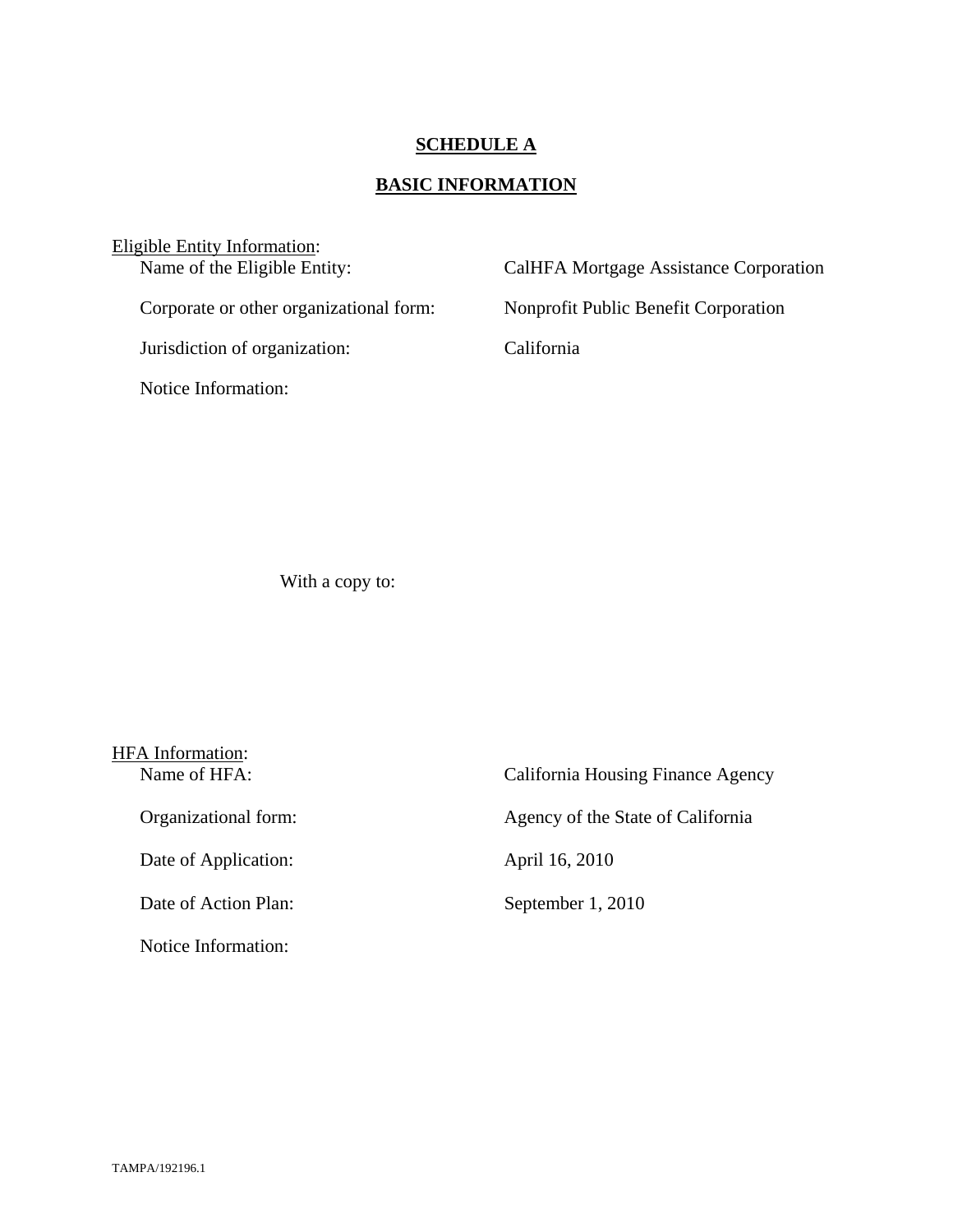# With a copy to:

| <b>Program Participation Cap:</b>                                               | \$1,975,334,096.00                                                                                                                                        |
|---------------------------------------------------------------------------------|-----------------------------------------------------------------------------------------------------------------------------------------------------------|
| Portion of Program Participation Cap<br><b>Representing Original HHF Funds:</b> | 699,600,000.00<br>\$                                                                                                                                      |
| Portion of Program Participation Cap<br>Representing Unemployment HHF Funds:    | 476,257,070.00<br>\$                                                                                                                                      |
| Permitted Expenses:                                                             | \$<br>148,150,057.20                                                                                                                                      |
| <b>Closing Date:</b>                                                            | June 23, 2010                                                                                                                                             |
| <b>First Amendment Date:</b>                                                    | September 23, 2010                                                                                                                                        |
| <b>Second Amendment Date:</b>                                                   | September 29, 2010                                                                                                                                        |
| Third Amendment Date:                                                           | December 16, 2010                                                                                                                                         |
| <b>Fourth Amendment Date:</b>                                                   | March 31, 2011                                                                                                                                            |
| <b>Fifth Amendment Date:</b>                                                    | August 3, 2011                                                                                                                                            |
| <b>Sixth Amendment Date:</b>                                                    | October 28, 2011                                                                                                                                          |
| <b>Eligible Entity Depository Account Information:</b>                          | See account information set forth in the<br>Depository Account Control Agreement<br>between Treasury and Eligible<br>Entity<br>regarding the HHF Program. |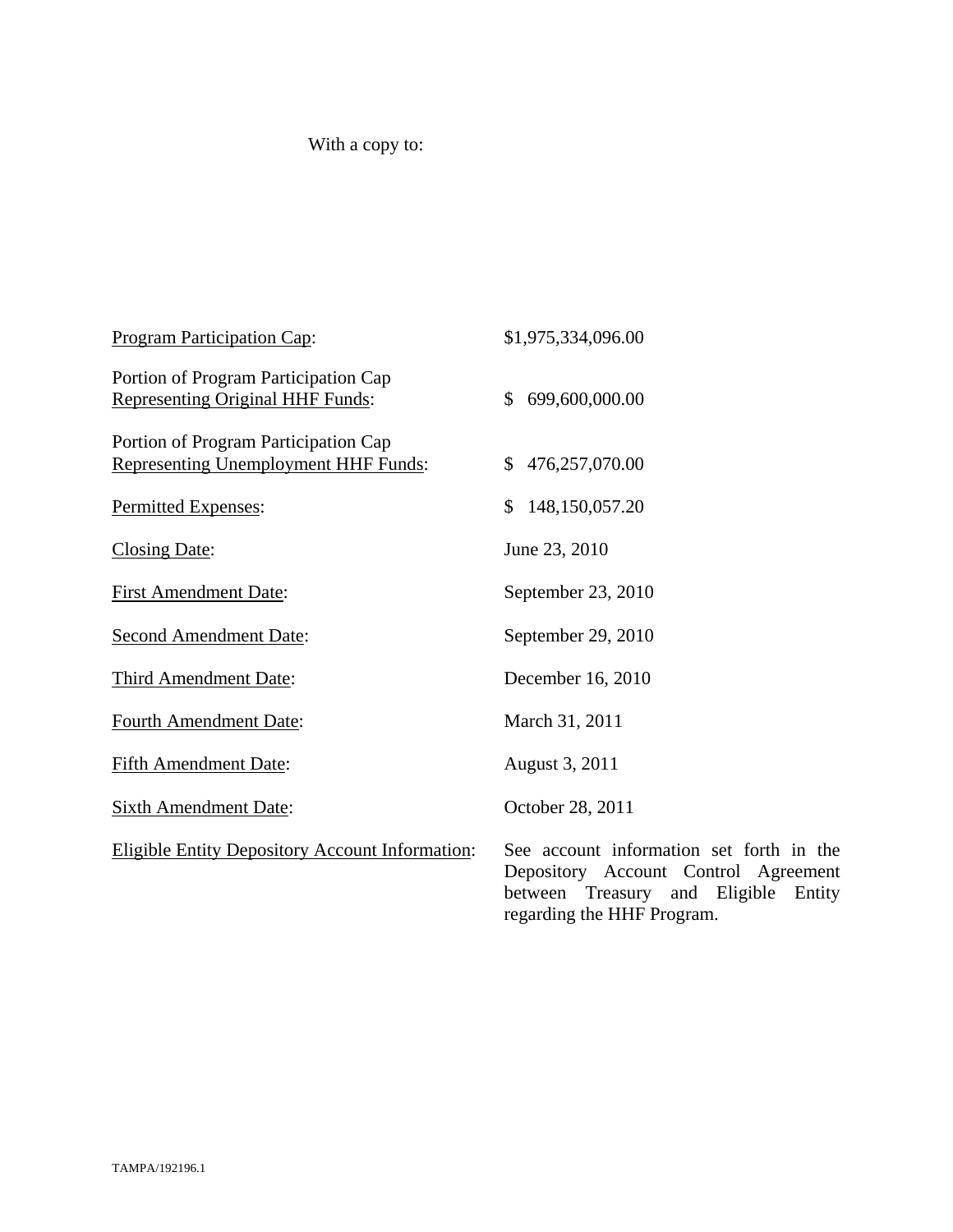#### **SERVICE SCHEDULES**

The Service Schedules attached as Schedule B to the Current HPA are hereby deleted in their entirety and replaced with the attached Service Schedules (numbered sequentially as Service Schedule B-1, Service Schedule B-2, et. seq.), which collectively comprise Schedule B to the HPA.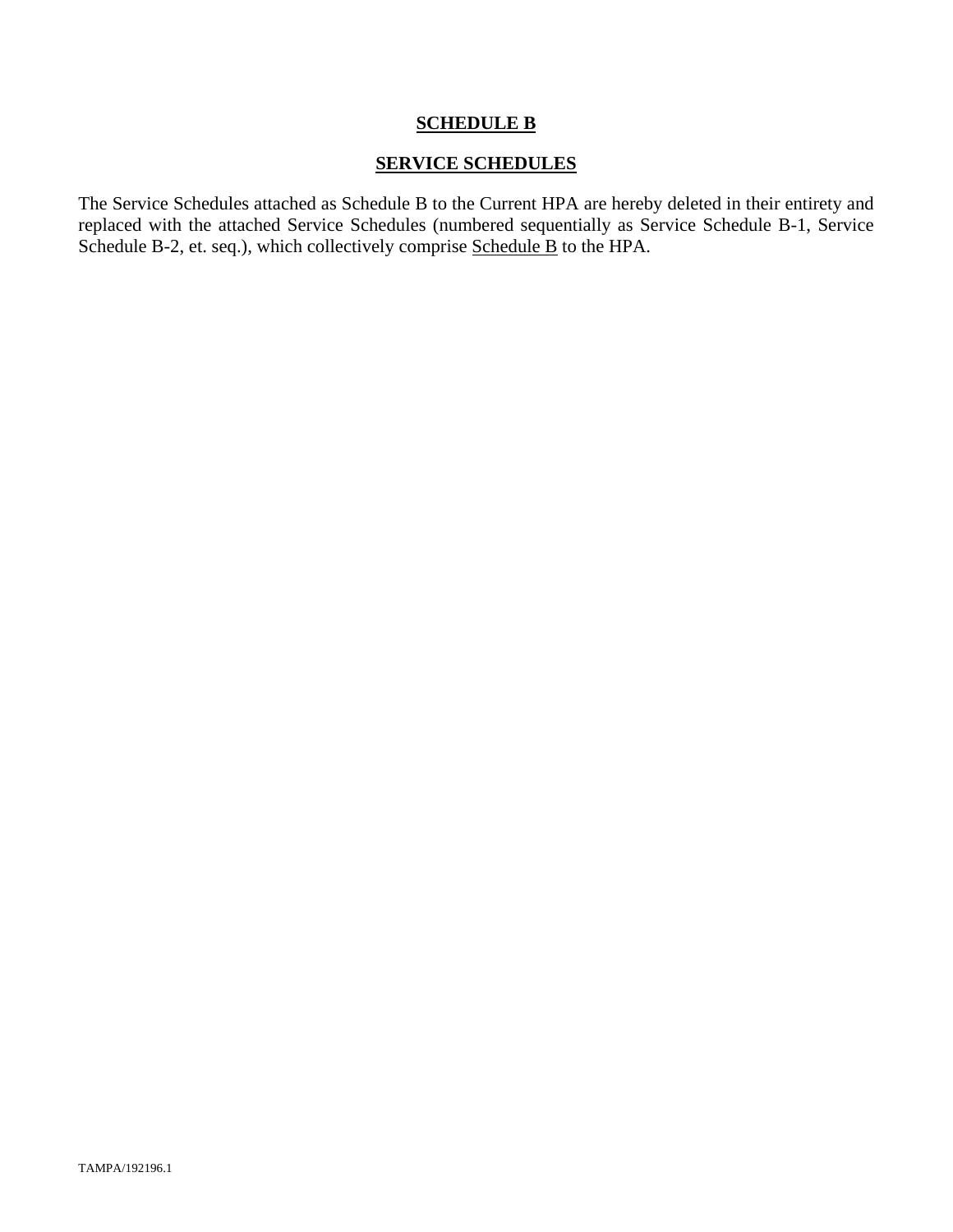## **California Housing Finance Agency Mortgage Assistance Corporation ("CalHFA MAC")**

## **UNEMPLOYMENT MORTGAGE ASSISTANCE PROGRAM**

| 1. Program          | The Unemployment Mortgage Assistance Program (UMA) is one of          |
|---------------------|-----------------------------------------------------------------------|
| Overview            | CalHFA MAC's federally-funded programs developed to provide           |
|                     | temporary financial assistance to eligible California homeowners      |
|                     | who wish to remain in their homes but have suffered a loss of income  |
|                     | due to unemployment.                                                  |
|                     |                                                                       |
|                     | CalHFA MAC is partnering with financial institutions to directly      |
|                     | provide program funds to subsidize an eligible homeowner's            |
|                     | mortgage payments.                                                    |
|                     |                                                                       |
|                     | UMA provides mortgage payment assistance equal to the lesser of       |
|                     | \$3,000 per month or 100% of the PITI (principal, interest, tax,      |
|                     | insurance) and any escrowed homeowner's association dues or           |
|                     | assessments, for up to nine (9) months, with the purpose of           |
|                     | preventing avoidable foreclosures until such time that the homeowner  |
|                     | retains employment sufficient to meet the demands of satisfying their |
|                     | regular mortgage payment.                                             |
| 2. Program Goals    | UMA's goal is to help homeowners remain in their homes and            |
|                     | prevent avoidable foreclosures despite loss of income due to          |
|                     | unemployment.                                                         |
|                     |                                                                       |
|                     | The UMA program will minimize past due payments, and provide a        |
|                     | homeowner with additional time to find alternate employment and       |
|                     | replace income needed to make their mortgage payment.                 |
|                     |                                                                       |
|                     | UMA was designed to assist homeowners who are currently eligible      |
|                     | to receive unemployment benefits.                                     |
|                     |                                                                       |
|                     | UMA was designed to complement other loss mitigation programs,        |
|                     | including increasing a homeowner's eligibility for an extended        |
|                     | written forbearance plan and/or loan modification.                    |
| 3. Target           | UMA is designed to target low-to-moderate income homeowners and       |
| <b>Population /</b> | address the needs of a homeowner's specific situation in lieu of      |
| <b>Areas</b>        | targeting certain regions or counties.                                |
|                     |                                                                       |
| 4. Program          | \$874,995,915.28                                                      |
| <b>Allocation</b>   |                                                                       |
| (Excluding          |                                                                       |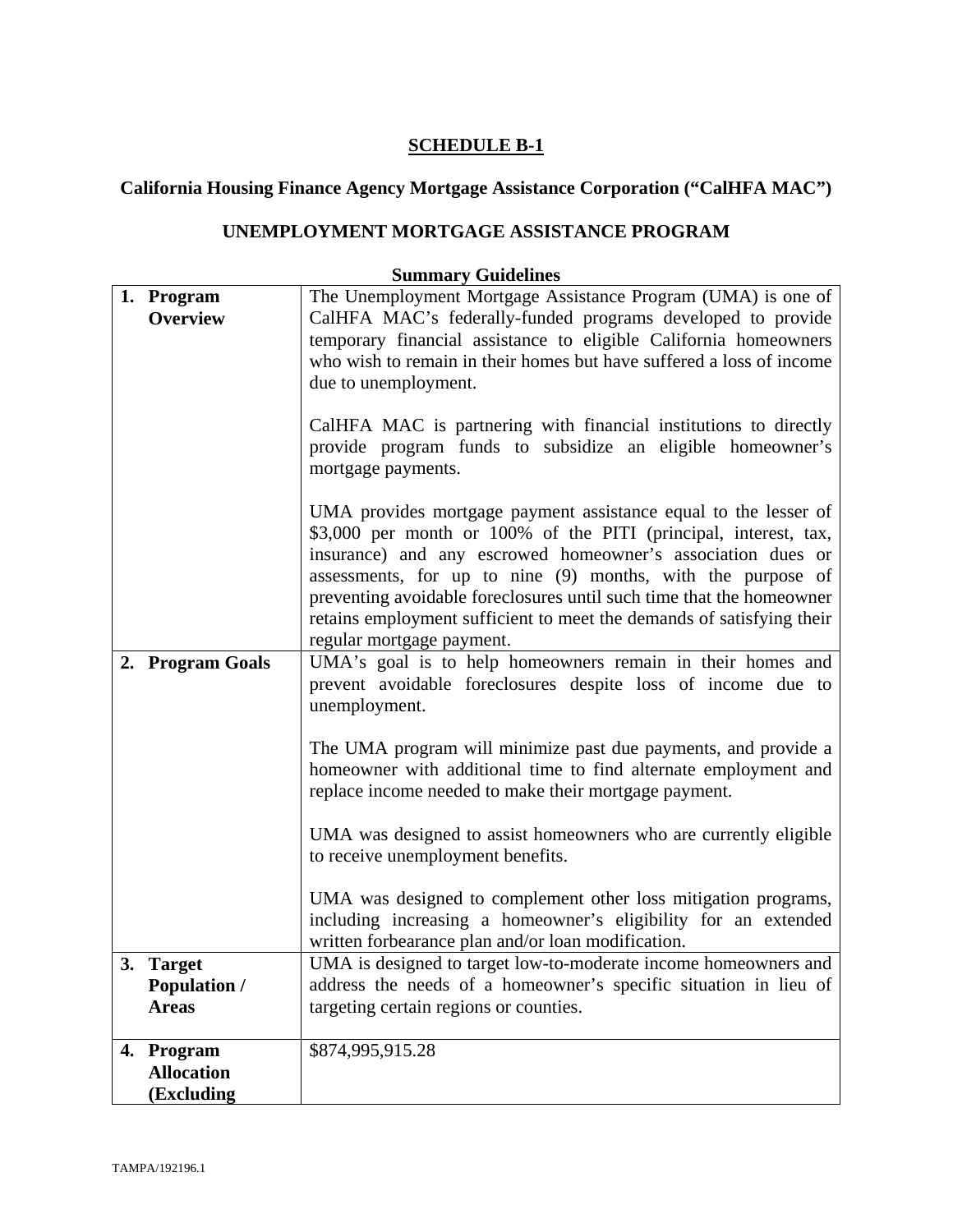| <b>Administrative</b>                              |                                                                                                                   |
|----------------------------------------------------|-------------------------------------------------------------------------------------------------------------------|
| <b>Expenses</b> )                                  |                                                                                                                   |
| 5.<br><b>Borrower</b>                              | Homeowner must qualify as a low-to-moderate income                                                                |
| Eligibility                                        | household, as follows:                                                                                            |
| Criteria                                           | o Low-to-moderate income of 120% or less of the HCD                                                               |
|                                                    | Area Median Income (as defined by the California                                                                  |
|                                                    | State Department of Housing and Community                                                                         |
|                                                    | Development), for a family of four, in the county                                                                 |
|                                                    | where homeowner resides.                                                                                          |
|                                                    | A loan financed in whole or in part by bonds that are<br>$\circ$                                                  |
|                                                    | tax-exempt under IRC section 143, the homeowner is                                                                |
|                                                    | presumed to satisfy income limits.                                                                                |
|                                                    | Homeowner must complete and sign a Hardship Affidavit /                                                           |
|                                                    | 3rd Party Authorization to document the reason for the                                                            |
|                                                    | hardship.                                                                                                         |
|                                                    | Homeowners who have recently encountered a financial                                                              |
|                                                    | to underemployment or unemployment,<br>hardship<br>due                                                            |
|                                                    | including those whose unemployment hardship is related to                                                         |
|                                                    | their military service.                                                                                           |
|                                                    | Homeowner's total monthly first lien mortgage payment                                                             |
|                                                    | PITI+escrowed A (principal, interest, taxes, insurance and                                                        |
|                                                    | escrowed association fees, as applicable) must exceed 31                                                          |
|                                                    | percent of the homeowner's gross monthly household income,                                                        |
|                                                    | including unemployment benefits.                                                                                  |
|                                                    | Homeowner<br>provide<br>all<br>must<br>agree<br>to<br>necessary                                                   |
|                                                    | documentation to satisfy program guidelines established by                                                        |
|                                                    | CalHFA MAC.                                                                                                       |
|                                                    | Homeowner must be currently approved to receive or<br>$\bullet$                                                   |
|                                                    | receiving unemployment benefits.                                                                                  |
|                                                    | Mortgage loan is delinquent or at risk of imminent default as                                                     |
|                                                    | substantiated by homeowner's hardship documentation.                                                              |
|                                                    | Loans in foreclosure at the time of homeowner request for                                                         |
|                                                    | assistance are not eligible.                                                                                      |
|                                                    | General program eligibility is determined by CalHFA MAC,                                                          |
|                                                    | the housing counselor or servicer based on information                                                            |
|                                                    | received from the homeowner. Program-specific eligibility is                                                      |
|                                                    | determined by CalHFA MAC on a first-come/first-approved                                                           |
|                                                    | basis until program funds and funding reserves have been                                                          |
|                                                    | exhausted. Loan servicer will implement the HHF program<br>based on participation agreement terms and conditions. |
|                                                    |                                                                                                                   |
|                                                    | Funding allocation will be tracked, monitored and performed                                                       |
|                                                    | by CalHFA MAC in a centralized processing operation.<br>Current unpaid principal balance (UPB) of the first lien  |
| <b>Property / Loan</b><br>6.<br><b>Eligibility</b> |                                                                                                                   |
| Criteria                                           | mortgage loan is not greater than \$729,750 (GSE conforming<br>limit for a one-unit property).                    |
|                                                    |                                                                                                                   |
|                                                    | The property securing the mortgage loan must not be                                                               |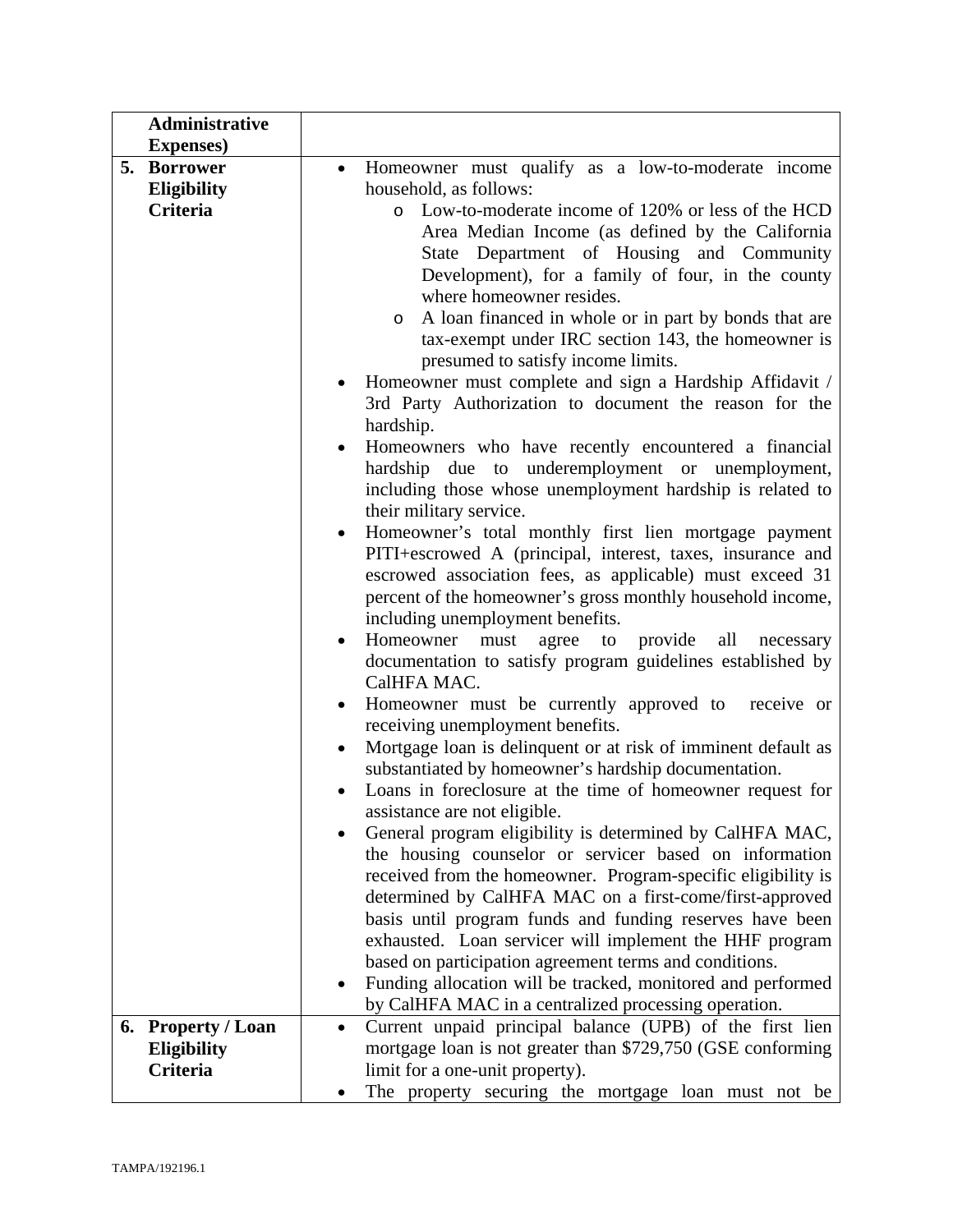|                   | abandoned, vacant or condemned.                                         |  |
|-------------------|-------------------------------------------------------------------------|--|
|                   | The applicant must own and occupy the single family, 1-4                |  |
|                   | unit home (an attached or detached house or a condominium               |  |
|                   | unit) located in California and it must be their primary                |  |
|                   | residence. Mobile homes are eligible if they are permanently            |  |
|                   | affixed to the real property that is secured by the first lien.         |  |
| 7. Program        | A Notice of Default (NOD) has been recorded on the subject<br>$\bullet$ |  |
| <b>Exclusions</b> | property as of the date of request for assistance or at the time        |  |
|                   | homeowner requested HAMP UP forbearance from their                      |  |
|                   | servicer.                                                               |  |
|                   | Homeowner in an "active" bankruptcy is ineligible for<br>$\bullet$      |  |
|                   | program assistance consideration. However, CalHFA MAC                   |  |
|                   | will handle written requests for assistance received from a             |  |
|                   |                                                                         |  |
|                   | homeowner's bankruptcy attorney or trustee on an exception              |  |
|                   | basis. Final approval is subject to servicer participation in           |  |
|                   | accordance with investor guidelines. Homeowners who have                |  |
|                   | previously filed bankruptcy are eligible for consideration with         |  |
|                   | proof of court order "Dismissal" or "Discharge".                        |  |
|                   | Loan is in foreclosure as evidenced by a recorded NOD.<br>$\bullet$     |  |
|                   | Homeowner's "hardship" is a result of voluntary resignation             |  |
|                   | of employment.                                                          |  |
|                   | Homeowner in an active HAMP trial modification is not                   |  |
|                   | eligible for UMA consideration unless the trial is cancelled.           |  |
|                   | Homeowner becomes re-employed at any time during the<br>$\bullet$       |  |
|                   | UMA benefit period.                                                     |  |
|                   | The homeowner is no longer eligible for unemployment                    |  |
|                   | benefits from the California Employment Development                     |  |
|                   | Department (EDD) benefit.                                               |  |
| 8. Structure of   | CalHFA MAC will structure the assistance as a non-recourse, non-        |  |
| <b>Assistance</b> | interest bearing subordinate loan in favor of the Eligible Entity       |  |
|                   | (CalHFA MAC) secured by a junior lien recorded against the              |  |
|                   | property in the amount of the total reduced PITI and any escrowed       |  |
|                   | homeowner's association dues or assessments, and equal to the total     |  |
|                   | amount of HHF unemployment assistance. At the conclusion of (3)         |  |
|                   | three years, the subordinate loan will be released. Loan funds will     |  |
|                   | only be repaid to Eligible Entity (CalHFA MAC) in the event of a        |  |
|                   | sale or a refinance that includes cash out with sufficient net equity   |  |
|                   | proceeds prior to forgiveness. Recovered funds will be recycled in      |  |
|                   | order to provide additional program assistance until December 31,       |  |
|                   | 2017, at which time any recovered funds will be returned to Treasury.   |  |
|                   |                                                                         |  |
|                   |                                                                         |  |
|                   | After December 31, 2017, any remaining or returned funds will be        |  |
|                   | returned to Treasury.                                                   |  |
| 9. Per Household  | Up to \$27,000 per household total (average funding of \$14,483.56),    |  |
| <b>Assistance</b> | equaling the lesser of \$3,000 per month or 100% of PITI and any        |  |
|                   | escrowed homeowner's association dues or assessments (and in all        |  |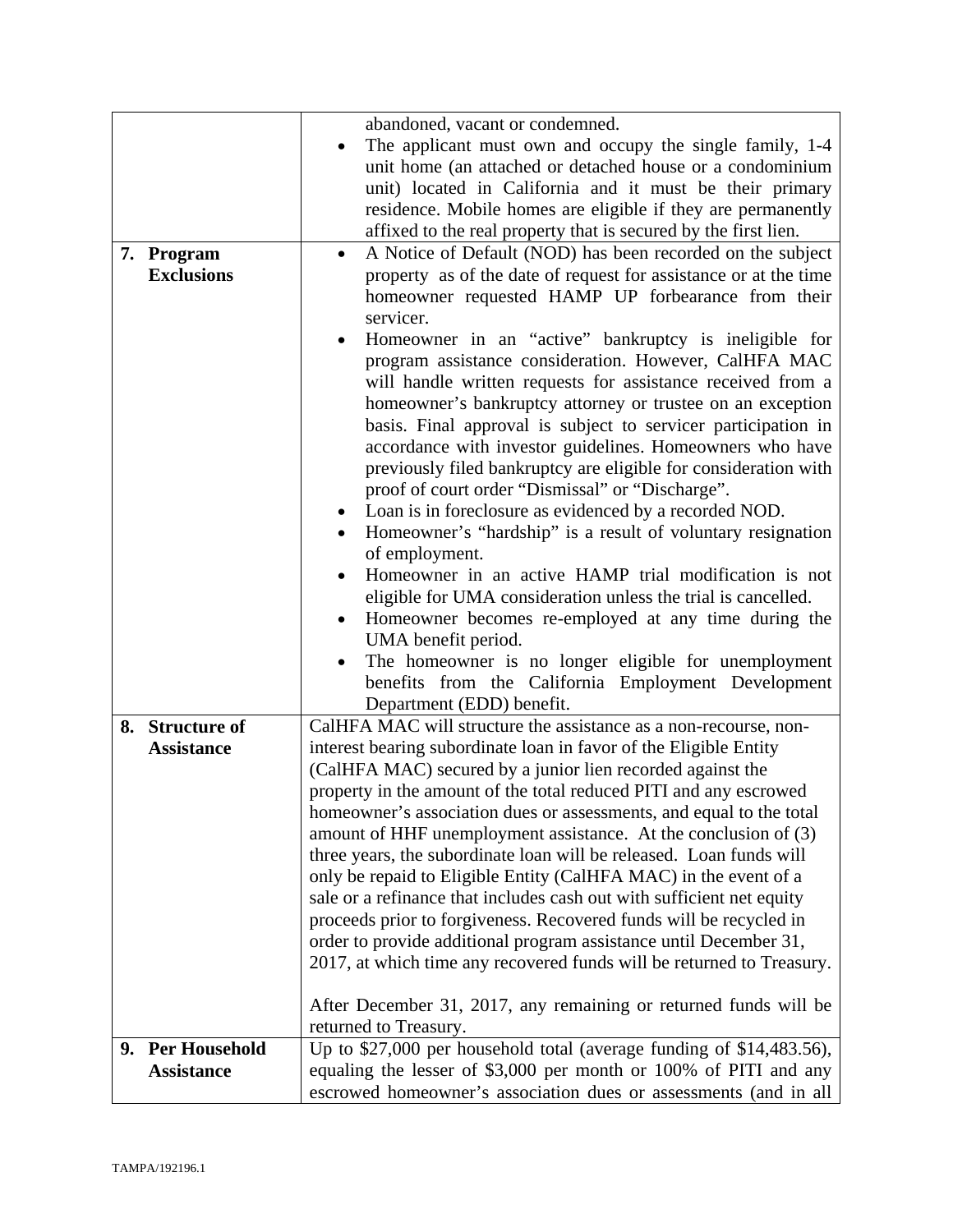|                                   | cases, subject to the HHF Program maximum benefit cap of \$50,000  |  |
|-----------------------------------|--------------------------------------------------------------------|--|
|                                   | with respect to monies previously received under other HHF         |  |
|                                   | Programs, if any).                                                 |  |
| 10. Duration of                   | Homeowner participation in UMA is limited to nine $(9)$ months     |  |
| <b>Assistance</b>                 | maximum.                                                           |  |
| 11. Estimated                     | Approximately 60,413. This figure is based on loans with unpaid    |  |
| <b>Number of</b>                  | principal balances ranging from \$200,000 to \$400,000 with an     |  |
| <b>Participating</b>              | average funding of \$14,483.56.                                    |  |
| <b>Households</b>                 |                                                                    |  |
| 12. Program                       | The statewide launch of UMA was January 10, 2011 and it will       |  |
| Inception /                       | continue up to five (5) years or until funding is fully reserved.  |  |
| <b>Duration</b>                   |                                                                    |  |
|                                   |                                                                    |  |
| 13. Program                       | UMA will serve as a gateway to homeowner programs aimed at         |  |
| <b>Interactions</b> with          | reinstatement and principal reduction as permitted by program      |  |
| <b>Other HFA</b>                  | guidelines.                                                        |  |
| <b>Programs</b>                   |                                                                    |  |
| 14. Program                       | This benefit may precede or extend HAMP, including HAMP UP for     |  |
| <b>Interactions with</b>          | temporary unemployment assistance which when combined may          |  |
| <b>HAMP</b>                       | provide assistance for more than one year. HAMP UP currently       |  |
|                                   | offers a minimum of twelve months forbearance<br>for some          |  |
|                                   | homeowners.                                                        |  |
| 15. Program                       | Upon completion of all UMA benefit assistance payments and based   |  |
| Leverage with                     | on homeowner need, the Servicer agrees to consider an extension of |  |
| <b>Other Financial</b>            | unemployment forbearance plan (such as HAMP UP or other            |  |
| <b>Resources</b>                  | Proprietary program) or other foreclosure prevention program as    |  |
|                                   | applicable per investor guidelines.                                |  |
|                                   |                                                                    |  |
|                                   | CalHFA MAC will request that the loan servicer waive fees (e.g.,   |  |
|                                   | NSF and late charges).<br>$\boxtimes$ Yes<br>$\Box$ No             |  |
| 16. Qualify as an<br>Unemployment |                                                                    |  |
|                                   |                                                                    |  |
| Program                           |                                                                    |  |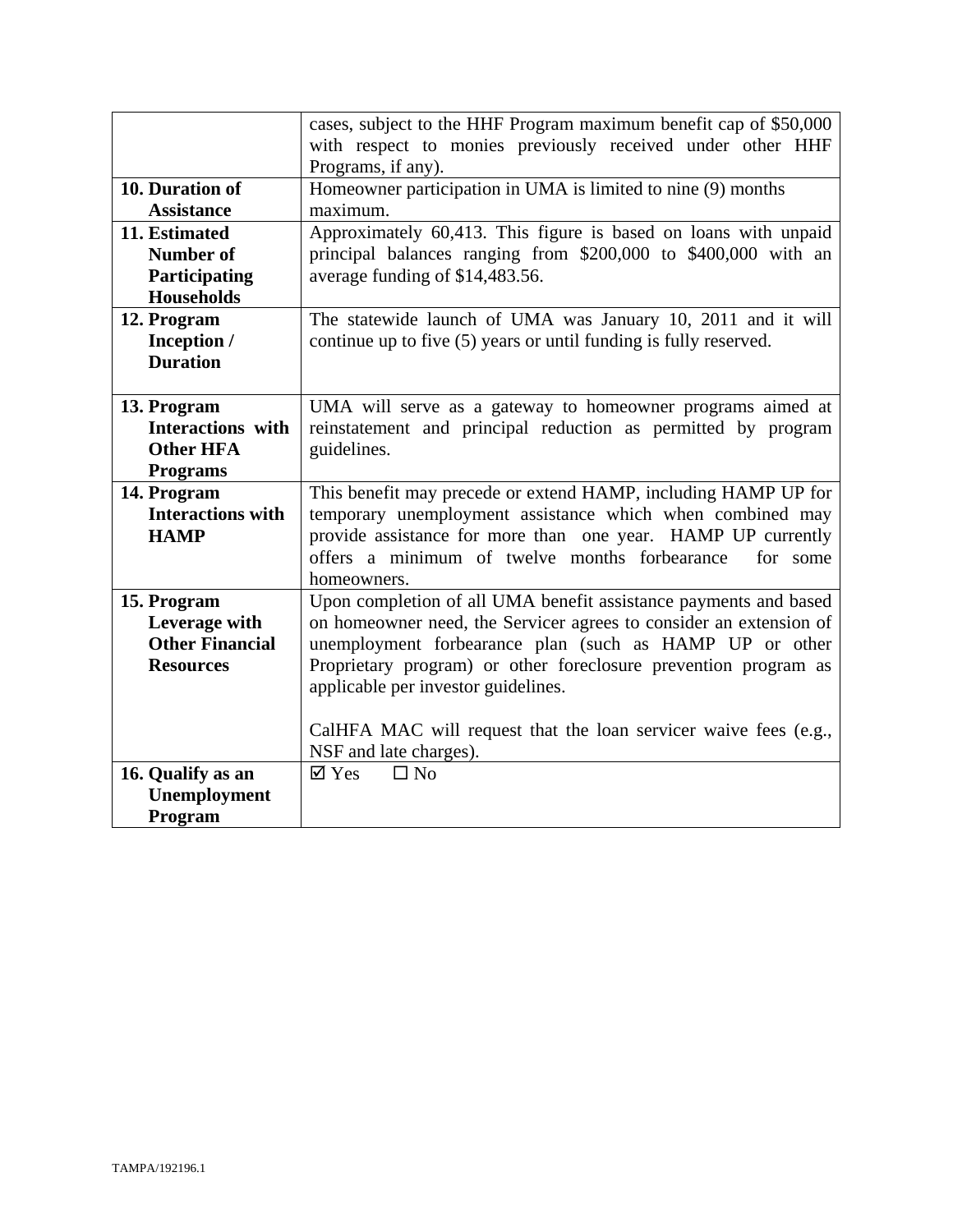## **California Housing Finance Agency Mortgage Assistance Corporation ("CalHFA MAC")**

## **MORTGAGE REINSTATEMENT ASSISTANCE PROGRAM**

|    | 1. Program                  | The Mortgage Reinstatement Assistance Program (MRAP) is one of       |  |
|----|-----------------------------|----------------------------------------------------------------------|--|
|    | <b>Overview</b>             | CalHFA MAC's federally-funded programs developed to provide          |  |
|    |                             | temporary financial assistance to eligible homeowners who wish to    |  |
|    |                             | remain in their homes but are in imminent danger of losing their     |  |
|    |                             | home to foreclosure.                                                 |  |
|    |                             |                                                                      |  |
|    |                             | MRAP provides funds to assist income-qualified homeowners to         |  |
|    |                             | help them cure their delinquent first mortgage loan arrearages,      |  |
|    |                             | which may also include payments needed to reinstate their loans      |  |
|    |                             | from foreclosure.                                                    |  |
|    |                             |                                                                      |  |
|    | 2. Program Goals            | The MRAP program will prevent avoidable foreclosures by helping      |  |
|    |                             | homeowners reinstate their past due first mortgage loans.            |  |
|    |                             | MRAP will also mitigate the need for large reinstatement dollars to  |  |
|    |                             | be capitalized with remaining loan balance, and thus, broaden the    |  |
|    |                             | population of homeowners who otherwise may not qualify for           |  |
|    |                             | modification.                                                        |  |
|    |                             |                                                                      |  |
|    | 3. Target Population        | MRAP is designed to target low-to-moderate income homeowners         |  |
|    | / Areas                     | and address the needs of a homeowner's specific situation in lieu of |  |
|    |                             | targeting certain regions or counties.                               |  |
|    | 4. Program                  | \$159,400,000.00                                                     |  |
|    | <b>Allocation</b>           |                                                                      |  |
|    | (Excluding                  |                                                                      |  |
|    | <b>Administrative</b>       |                                                                      |  |
|    | <b>Expenses</b> )           |                                                                      |  |
| 5. | <b>Borrower</b>             | Homeowner must qualify as a low-to-moderate income<br>$\bullet$      |  |
|    | <b>Eligibility Criteria</b> | household, as follows:                                               |  |
|    |                             | Low-to-moderate income of 120% or less of the<br>$\circ$             |  |
|    |                             | HCD Area Median Income (as defined by the                            |  |
|    |                             | State Department of Housing<br>California<br>and                     |  |
|    |                             | Community Development), for a family of four, in                     |  |
|    |                             | the county where homeowner resides.                                  |  |
|    |                             | A loan financed in whole or in part by bonds that are<br>$\circ$     |  |
|    |                             | tax-exempt under IRC section 143, the homeowner is                   |  |
|    |                             | presumed to satisfy income limits.                                   |  |
|    |                             | Homeowner must complete and sign a Hardship Affidavit /              |  |
|    |                             | 3rd Party Authorization to document the reason for the               |  |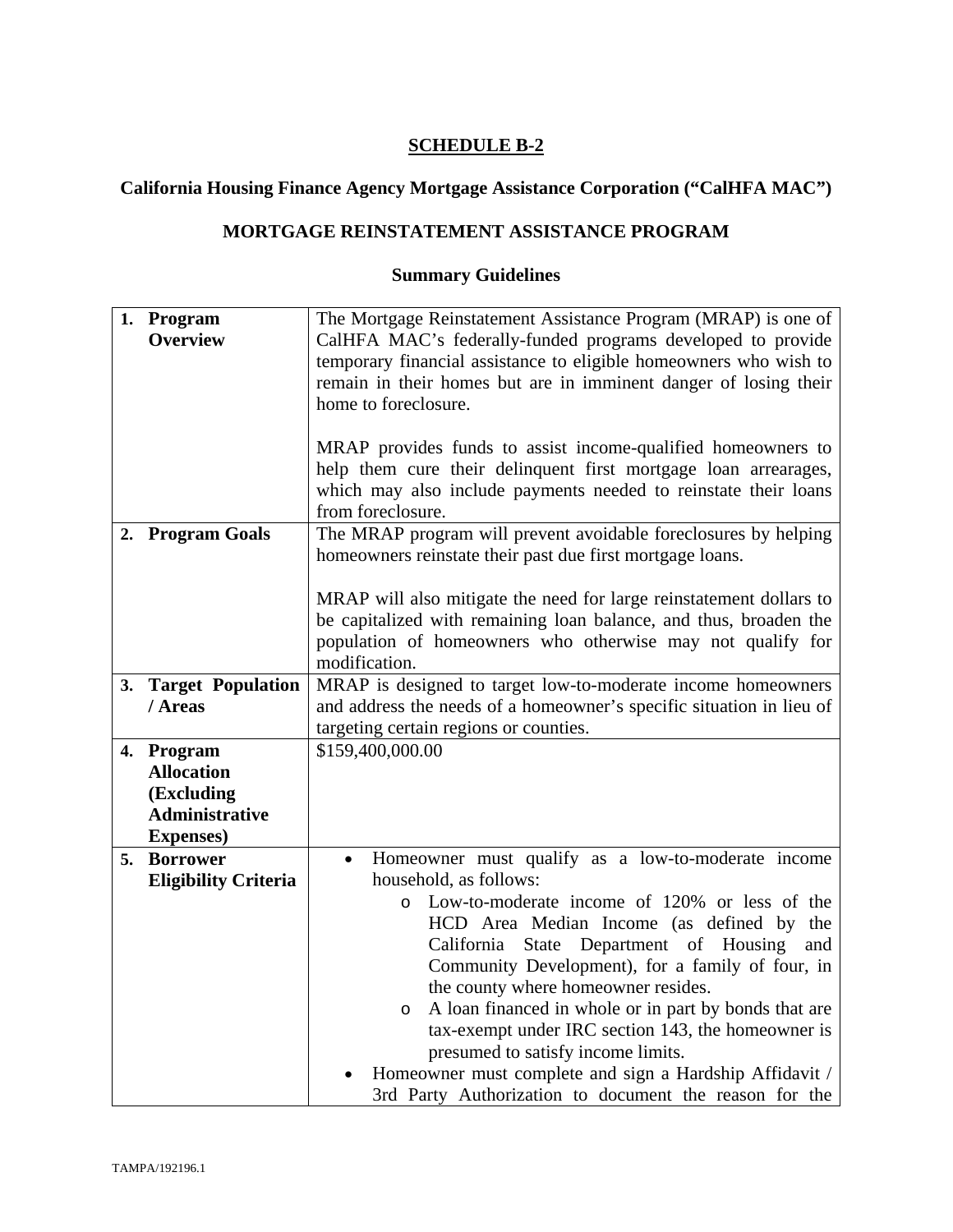|                                                   | hardship.                                                                                                                            |
|---------------------------------------------------|--------------------------------------------------------------------------------------------------------------------------------------|
|                                                   | Homeowners who have recently encountered a financial                                                                                 |
|                                                   | hardship due to their military service are eligible.                                                                                 |
|                                                   | Homeowner has adequate income to sustain reinstated first<br>$\bullet$                                                               |
|                                                   | lien mortgage loan per CalHFA MAC approved investor                                                                                  |
|                                                   | guidelines.                                                                                                                          |
|                                                   | Homeowner<br>to provide<br>all<br>agree<br>necessary<br>must                                                                         |
|                                                   | documentation to satisfy program guidelines established by                                                                           |
|                                                   | CalHFA MAC.                                                                                                                          |
|                                                   | Mortgage loan is delinquent as<br>substantiated<br>by                                                                                |
|                                                   | homeowner's hardship documentation. Loans in foreclosure                                                                             |
|                                                   | are eligible.                                                                                                                        |
|                                                   | If the reinstatement assistance is combined with a loan                                                                              |
|                                                   | modification the homeowners modified monthly mortgage                                                                                |
|                                                   | payment ratio must be reduced to 31% of the gross                                                                                    |
|                                                   | household income (excluding unemployment benefits) to                                                                                |
|                                                   | meet the definition of an affordable payment.                                                                                        |
|                                                   | On a case by case basis CalHFA MAC reserves the right to<br>$\bullet$                                                                |
|                                                   | review and approve investor program guidelines that utilize                                                                          |
|                                                   | affordable mortgage definitions greater than 31%.                                                                                    |
|                                                   | General program eligibility is determined by CalHFA MAC,<br>$\bullet$                                                                |
|                                                   | the housing counselor or servicer based on information                                                                               |
|                                                   | received from the homeowner. Program-specific eligibility                                                                            |
|                                                   | is determined by CalHFA MAC on a first-come/first-                                                                                   |
|                                                   | approved basis until program funds and funding reserves                                                                              |
|                                                   | have been exhausted. Loan servicer will implement the HHF                                                                            |
|                                                   | program based on participation agreement terms<br>and                                                                                |
|                                                   | conditions.                                                                                                                          |
|                                                   | Funding allocation will be tracked, monitored and performed                                                                          |
|                                                   | by CalHFA MAC in a centralized processing operation.                                                                                 |
| 6. Property / Loan<br><b>Eligibility Criteria</b> | Current unpaid principal balance (UPB) of the first lien<br>$\bullet$<br>mortgage loan is not greater than \$729,750 (GSE conforming |
|                                                   | limit for a one-unit property).                                                                                                      |
|                                                   | The property securing the mortgage loan must not be                                                                                  |
|                                                   | abandoned, vacant or condemned.                                                                                                      |
|                                                   | The applicant must own and occupy the single family, 1-4                                                                             |
|                                                   | unit home (an attached or detached house or a condominium                                                                            |
|                                                   | unit) located in California and it must be their primary                                                                             |
|                                                   | residence. Mobile homes are eligible if they are permanently                                                                         |
|                                                   | affixed to the real property that is secured by the first lien.                                                                      |
| Program<br>7.                                     | Homeowner in an "active" bankruptcy is ineligible for<br>$\bullet$                                                                   |
| <b>Exclusions</b>                                 | KYHC program assistance consideration. However, CalHFA                                                                               |
|                                                   | MAC will handle written requests for assistance received                                                                             |
|                                                   | from a homeowner's bankruptcy attorney or trustee on an                                                                              |
|                                                   | exception basis. Final approval is subject to servicer                                                                               |
|                                                   | participation in accordance with investor guidelines.                                                                                |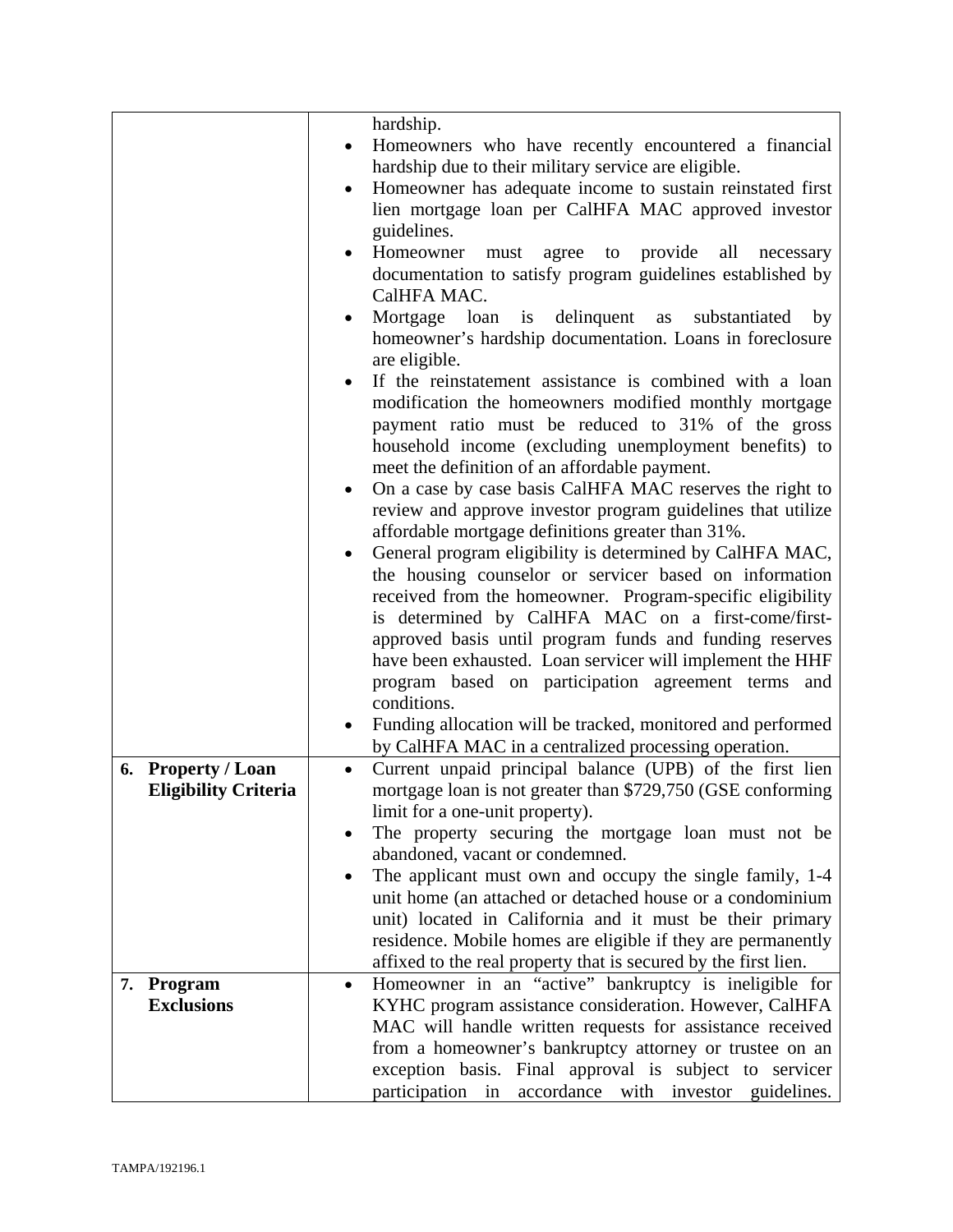|                                                                                                                                 | Homeowners who have previously filed bankruptcy are<br>eligible for consideration with proof of court order<br>"Dismissal" or "Discharge".<br>MRAP benefit assistance request for reinstatement with a<br>first lien PITI and any escrowed homeowner's association<br>dues or assessments, payment of greater than 38% of the<br>homeowner's gross monthly household income, excluding<br>unemployment benefits will be considered unaffordable and<br>is excluded from MRAP reinstatement benefit assistance<br>unless that assistance is combined with a loan modification.<br>Loan is less than two $(2)$ payments past due as of the date of<br>$\bullet$<br>request for assistance.                                 |
|---------------------------------------------------------------------------------------------------------------------------------|--------------------------------------------------------------------------------------------------------------------------------------------------------------------------------------------------------------------------------------------------------------------------------------------------------------------------------------------------------------------------------------------------------------------------------------------------------------------------------------------------------------------------------------------------------------------------------------------------------------------------------------------------------------------------------------------------------------------------|
| <b>Structure of</b><br>8.<br><b>Assistance</b>                                                                                  | CalHFA MAC will structure the assistance as a non-recourse, non-<br>interest bearing subordinate loan in favor of the Eligible Entity<br>(CalHFA MAC) secured by a junior lien recorded against the<br>property in the amount of the HHF assistance. At the conclusion of<br>(3) three years, the subordinate loan will be released. Loan funds<br>will only be repaid to Eligible Entity (CalHFA MAC) in the event of<br>a sale or a refinance that includes cash out with sufficient net equity<br>proceeds prior to forgiveness. Recovered funds will be recycled in<br>order to provide additional program assistance until December 31,<br>2017, at which time any recovered funds will be returned to<br>Treasury. |
| 9. Per Household<br><b>Assistance</b><br>10. Duration of                                                                        | After December 31, 2017, any remaining or returned funds will be<br>returned to Treasury.<br>Up to \$20,000 per household (average funding of \$14,492.74) for<br>and any escrowed homeowner's association dues or<br>PITI<br>assessments, arrearages (and in all cases, subject to the HHF<br>Program maximum benefit cap of \$50,000 with respect to monies<br>previously received under other HHF Programs, if any).<br>Available on a one-time only basis, per household.                                                                                                                                                                                                                                            |
| <b>Assistance</b><br>11. Estimated<br><b>Number of</b><br>Participating<br><b>Households</b>                                    | Approximately 10,999. This figure is based on loans with unpaid<br>principal balances ranging from \$200,000 to \$400,000 with an<br>average funding of \$14,492.74.                                                                                                                                                                                                                                                                                                                                                                                                                                                                                                                                                     |
| 12. Program<br>Inception /<br><b>Duration</b><br>13. Program<br><b>Interactions with</b><br><b>Other HFA</b><br><b>Programs</b> | The statewide launch of MRAP was February 7, 2011 and it will<br>continue up to five (5) years or until funding is fully reserved.<br>MRAP will serve as a gateway to other loss mitigation programs<br>including loan modification which may include principal reduction,<br>including other HHF Programs and the Principal Reduction<br>Program.                                                                                                                                                                                                                                                                                                                                                                       |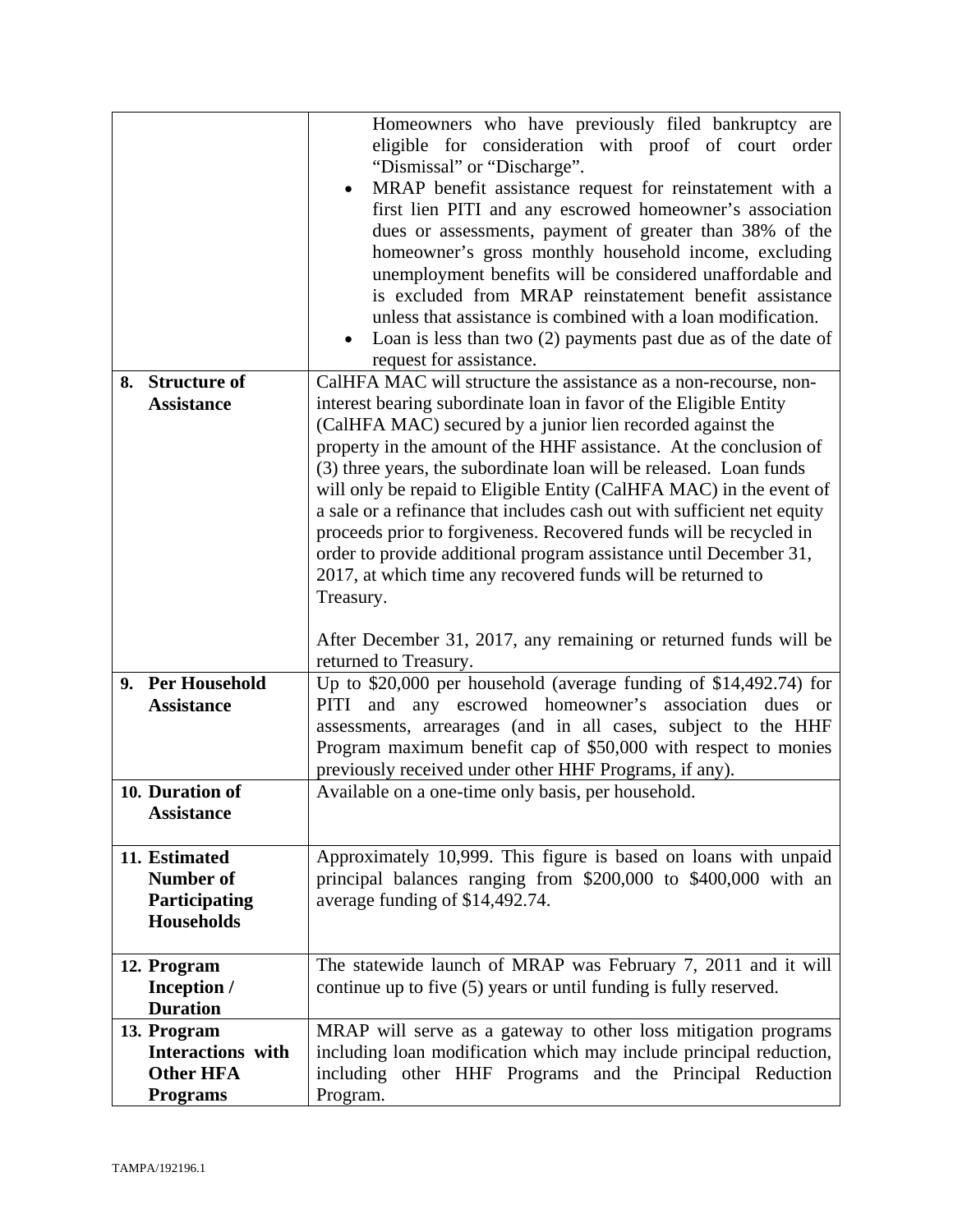| 14. Program              | MRAP will serve as a gateway to HAMP which may include          |  |
|--------------------------|-----------------------------------------------------------------|--|
| <b>Interactions with</b> | principal reduction of homeowner's mortgage.                    |  |
| <b>HAMP</b>              |                                                                 |  |
| 15. Program Leverage     | CalHFA MAC will require that the servicer waive all accrued and |  |
| with Other               | unpaid late charges and NSF fees for all payments funded with   |  |
| <b>Financial</b>         | MRAP benefits.                                                  |  |
| <b>Resources</b>         |                                                                 |  |
|                          |                                                                 |  |
| 16. Qualify as an        | $\Box$ Yes<br>$\boxtimes$ No                                    |  |
| Unemployment             |                                                                 |  |
| Program                  |                                                                 |  |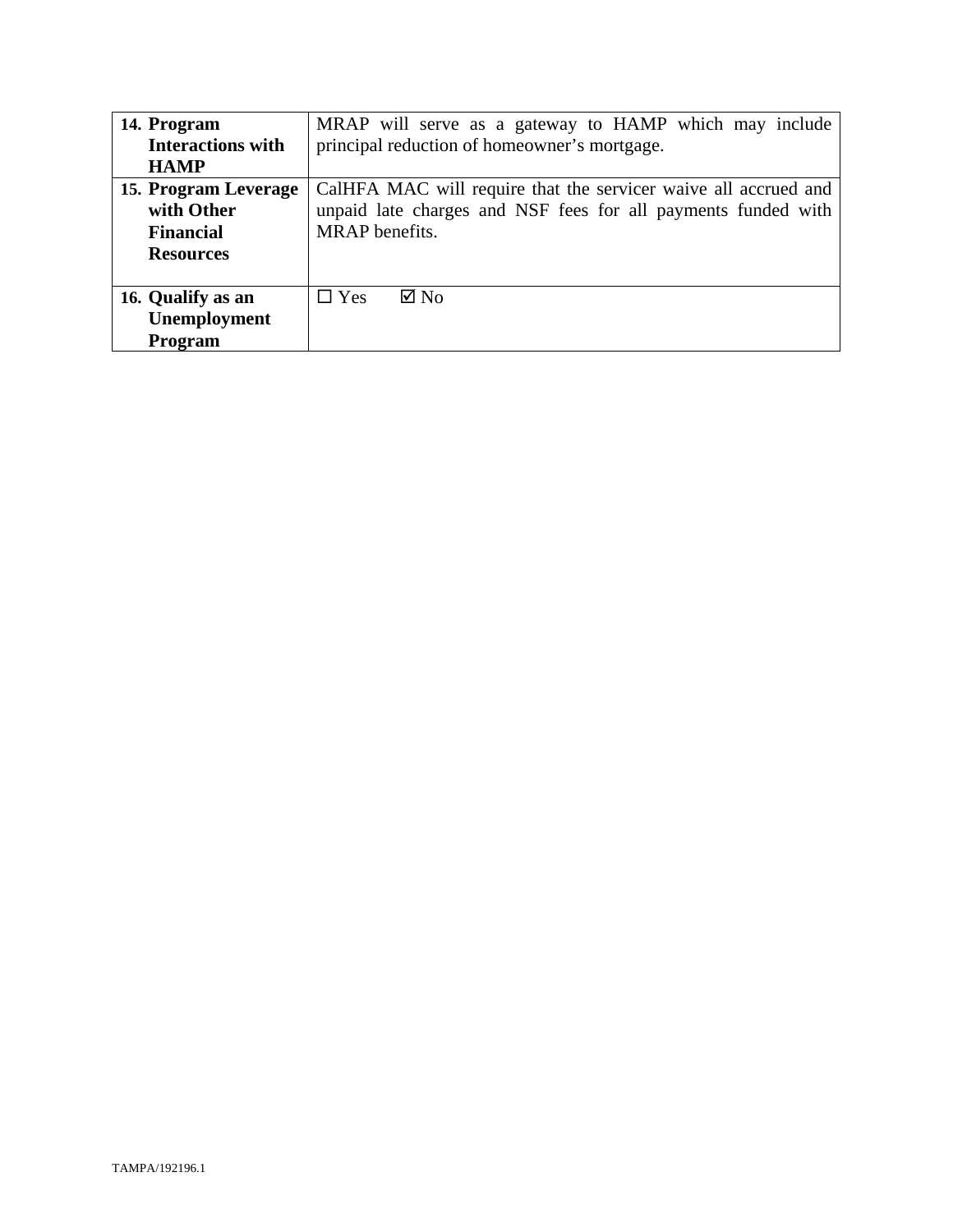# **California Housing Finance Agency Mortgage Assistance Corporation ("CalHFA MAC")**

## **PRINCIPAL REDUCTION PROGRAM**

|    | 1. Program                           | The Principal Reduction Program (PRP) is one of CalHFA MAC's          |  |
|----|--------------------------------------|-----------------------------------------------------------------------|--|
|    | <b>Overview</b>                      | federally-funded programs developed with a goal to provide capital    |  |
|    |                                      | on a dollar-for-dollar matching basis with participating lenders to   |  |
|    |                                      | reduce over a three-year period the outstanding principal balances of |  |
|    |                                      |                                                                       |  |
|    |                                      | qualifying properties with negative equity.                           |  |
|    |                                      |                                                                       |  |
|    |                                      | PRP will provide monies to reduce the principal balance of the first  |  |
|    |                                      | mortgage loan for the purpose of establishing an appropriate level of |  |
|    |                                      | debt for eligible homeowners with qualifying properties.              |  |
|    | 2. Program Goals                     | The PRP program will, in cooperation with participating lenders,      |  |
|    |                                      | leverage the HHF dollars by reducing the principal balances of        |  |
|    |                                      | underwater mortgages and provide an incentive for qualifying          |  |
|    |                                      | homeowners to remain in their homes during this period of steep       |  |
|    |                                      | declines in value.                                                    |  |
|    |                                      |                                                                       |  |
|    |                                      | A reduction in principal through PRP can achieve desired income       |  |
|    |                                      | ratios and affordability for a homeowner on the existing mortgage     |  |
|    |                                      | loan or can be used in conjunction with a loan modification.          |  |
|    | 3. Target Population                 | PRP is designed to target low-to-moderate income homeowners and       |  |
|    | / Areas                              | address the needs of a homeowner's specific situation in lieu of      |  |
|    |                                      | targeting certain regions or counties.                                |  |
|    | 4. Program                           | \$772,197,793.52                                                      |  |
|    | <b>Allocation</b>                    |                                                                       |  |
|    | (Excluding                           |                                                                       |  |
|    | <b>Administrative</b>                |                                                                       |  |
|    |                                      |                                                                       |  |
| 5. | <b>Expenses</b> )<br><b>Borrower</b> |                                                                       |  |
|    |                                      | Homeowner must qualify as a low-to-moderate income<br>$\bullet$       |  |
|    | <b>Eligibility Criteria</b>          | household, as follows:                                                |  |
|    |                                      | Low-to-moderate income of 120% or less of the<br>$\circ$              |  |
|    |                                      | HCD Area Median Income (as defined by the                             |  |
|    |                                      | State Department of Housing<br>California<br>and                      |  |
|    |                                      | Community Development), for a family of four, in                      |  |
|    |                                      | the county where homeowner resides.                                   |  |
|    |                                      | A loan financed in whole or in part by bonds that are<br>$\circ$      |  |
|    |                                      | tax-exempt under IRC section 143, the homeowner is                    |  |
|    |                                      | presumed to satisfy income limits.                                    |  |
|    |                                      | Homeowner must complete and sign a Hardship Affidavit /               |  |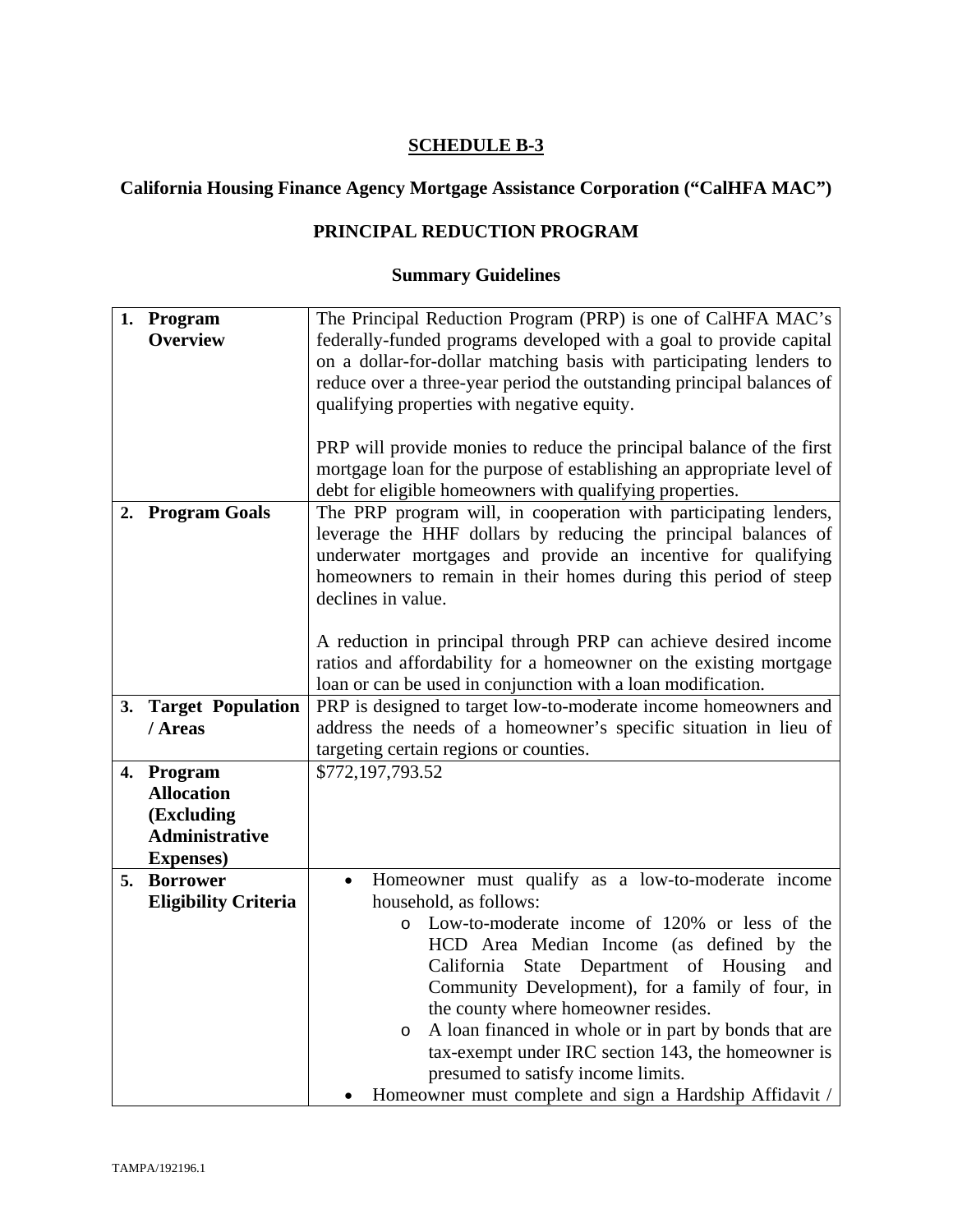|                              | 3rd Party Authorization to document the reason for the                 |
|------------------------------|------------------------------------------------------------------------|
|                              | hardship.                                                              |
|                              | Homeowners who have recently encountered a financial<br>٠              |
|                              | hardship due to their military service are eligible.                   |
|                              | Homeowner has adequate income to sustain modified<br>$\bullet$         |
|                              | mortgage payments per CalHFA MAC approved investor                     |
|                              | guidelines.                                                            |
|                              | Homeowner must agree to<br>provide<br>all<br>necessary                 |
|                              | documentation to satisfy program guidelines established by             |
|                              | CalHFA MAC.                                                            |
|                              | Mortgage loan is delinquent or at risk of imminent default as          |
|                              | substantiated by homeowner's hardship documentation.                   |
|                              | Loans in foreclosure are eligible.                                     |
|                              | The homeowners modified monthly mortgage payment ratio<br>$\bullet$    |
|                              | must be reduced to 31% of the gross household income                   |
|                              | (excluding unemployment benefits) to meet the definition of            |
|                              | an affordable payment.                                                 |
|                              | On a case-by-case basis, CalHFA MAC reserves the right to<br>٠         |
|                              | review and approve investor program guidelines that utilize            |
|                              | affordable mortgage definitions greater than 31%.                      |
|                              | General program eligibility is determined by CalHFA MAC,               |
|                              | the housing counselor or servicer based on information                 |
|                              | received from the homeowner. Program-specific eligibility              |
|                              | is determined by CalHFA MAC on a first-come/first-                     |
|                              | approved basis until program funds and funding reserves                |
|                              | have been exhausted. Loan servicer will implement the HHF              |
|                              | program based on participation agreement terms and                     |
|                              | conditions.                                                            |
|                              | Funding allocation will be tracked, monitored and performed            |
|                              | by CalHFA MAC in a centralized processing operation.                   |
| <b>Property / Loan</b><br>6. | Property is encumbered by a first lien mortgage loan that<br>$\bullet$ |
| <b>Eligibility Criteria</b>  | was originated on or before January 1, 2009.                           |
|                              | Current unpaid principal balance (UPB) of the first lien               |
|                              | mortgage loan is not greater than \$729,750 (GSE conforming            |
|                              | limit for a one-unit property).                                        |
|                              | The property securing the mortgage loan must not be                    |
|                              | abandoned, vacant or condemned.                                        |
|                              | The applicant must own and occupy the single family, 1-4               |
|                              | unit home (an attached or detached house or a condominium              |
|                              | unit) located in California and it must be their primary               |
|                              | residence. Mobile homes are eligible if they are permanently           |
|                              | affixed to the real property that is secured by the first lien.        |
| 7. Program                   | Homeowner in an "active" bankruptcy is ineligible for<br>$\bullet$     |
| <b>Exclusions</b>            | KYHC program assistance consideration. However, CalHFA                 |
|                              | MAC will handle written requests for assistance received               |
|                              | from a homeowner's bankruptcy attorney or trustee on an                |
|                              |                                                                        |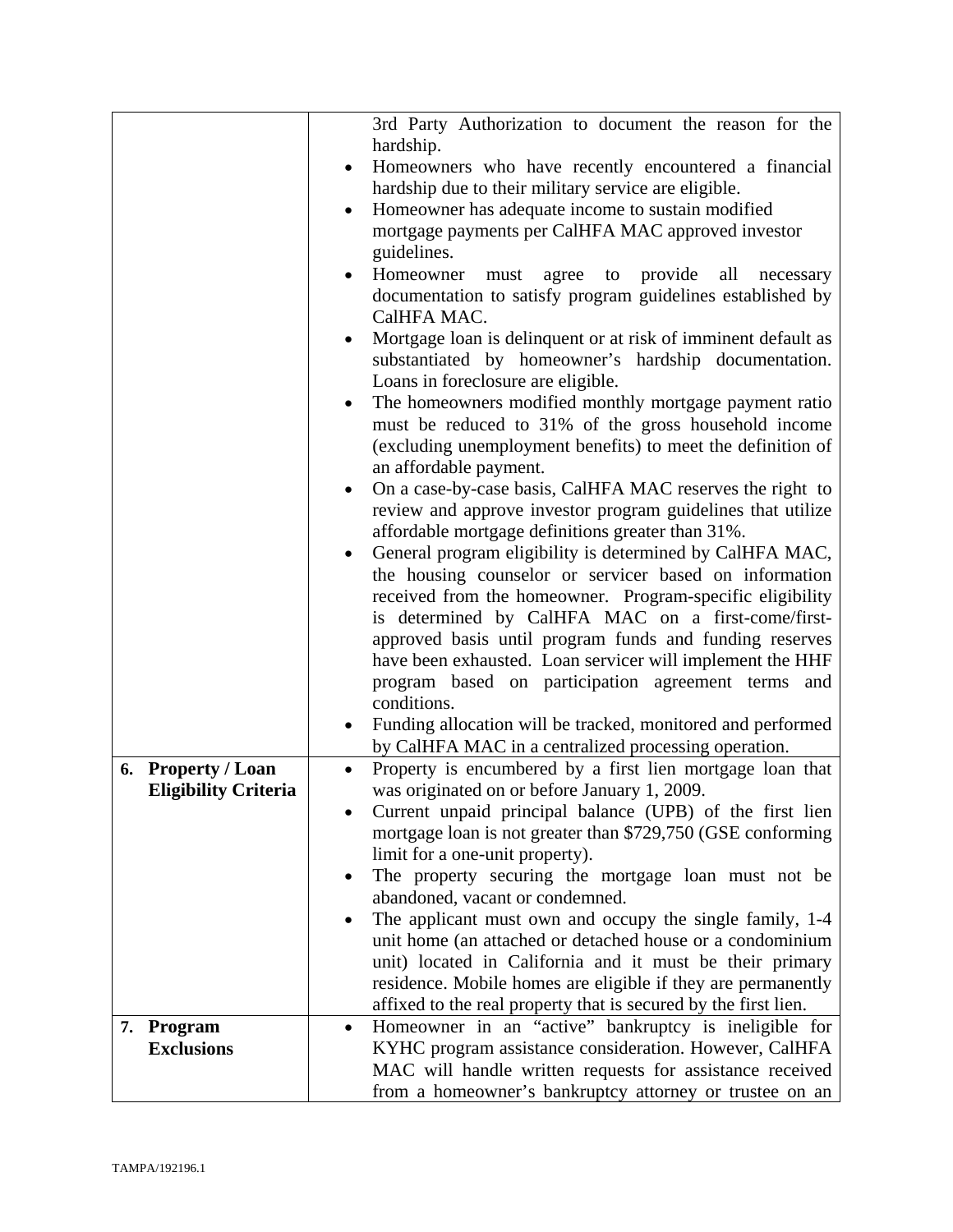|                                    | exception basis. Final approval is subject to servicer<br>participation in accordance with investor guidelines.<br>Homeowners who have previously filed bankruptcy are<br>eligible for consideration with proof of court order<br>"Dismissal" or "Discharge".<br>Homeowner fails to satisfy lender underwriting guidelines.<br>LTV of 115% or less.<br>$\bullet$<br>Homeowner's total monthly first lien mortgage payment<br>$\bullet$<br>PITI+escrowed A (principal, interest, taxes, insurance and<br>escrowed association fees, as applicable) does not exceed 31                                                                                                                                                                                                                                                                                                                                                                                                                                               |
|------------------------------------|--------------------------------------------------------------------------------------------------------------------------------------------------------------------------------------------------------------------------------------------------------------------------------------------------------------------------------------------------------------------------------------------------------------------------------------------------------------------------------------------------------------------------------------------------------------------------------------------------------------------------------------------------------------------------------------------------------------------------------------------------------------------------------------------------------------------------------------------------------------------------------------------------------------------------------------------------------------------------------------------------------------------|
|                                    | percent of the homeowner's gross monthly household<br>income, excluding unemployment benefits. Unemployment                                                                                                                                                                                                                                                                                                                                                                                                                                                                                                                                                                                                                                                                                                                                                                                                                                                                                                        |
|                                    | benefits may not be used to qualify for PRP assistance.                                                                                                                                                                                                                                                                                                                                                                                                                                                                                                                                                                                                                                                                                                                                                                                                                                                                                                                                                            |
| 8. Structure of                    | In the event that CalHFA MAC receives less than 100% match by                                                                                                                                                                                                                                                                                                                                                                                                                                                                                                                                                                                                                                                                                                                                                                                                                                                                                                                                                      |
| <b>Assistance</b>                  | the lender/servicer, CalHFA MAC will structure the assistance as a                                                                                                                                                                                                                                                                                                                                                                                                                                                                                                                                                                                                                                                                                                                                                                                                                                                                                                                                                 |
|                                    | non-recourse, non-interest bearing subordinate loan in favor of the<br>Eligible Entity (CalHFA MAC) secured by a junior lien recorded<br>against the property in the amount of the HHF assistance. At the<br>conclusion of (3) three years, the subordinate loan will be released.<br>Loan funds will only be repaid to Eligible Entity (CalHFA MAC) in<br>the event of a sale or a refinance that includes cash out with<br>sufficient net equity proceeds prior to forgiveness. Recovered funds<br>will be recycled in order to provide additional program assistance<br>until December 31, 2017, at which time any recovered funds will be<br>returned to Treasury.<br>If the lender/servicer matches the assistance in an amount equal to or<br>greater than 100% of the HHF Program assistance provided to the<br>homeowner, then the assistance is not required to be structured as a<br>loan to the homeowner.<br>After December 31, 2017, any remaining or returned funds will be<br>returned to Treasury. |
| 9. Per Household                   | Up to $$50,000$ per household (average funding of $$47,446.53$ ), less                                                                                                                                                                                                                                                                                                                                                                                                                                                                                                                                                                                                                                                                                                                                                                                                                                                                                                                                             |
| <b>Assistance</b>                  | program monies previously received under other HHF Programs.                                                                                                                                                                                                                                                                                                                                                                                                                                                                                                                                                                                                                                                                                                                                                                                                                                                                                                                                                       |
| 10. Duration of                    | Available on a one-time only basis, per household.                                                                                                                                                                                                                                                                                                                                                                                                                                                                                                                                                                                                                                                                                                                                                                                                                                                                                                                                                                 |
| <b>Assistance</b>                  |                                                                                                                                                                                                                                                                                                                                                                                                                                                                                                                                                                                                                                                                                                                                                                                                                                                                                                                                                                                                                    |
| 11. Estimated                      | Approximately 16,275. This figure is based on loans with unpaid                                                                                                                                                                                                                                                                                                                                                                                                                                                                                                                                                                                                                                                                                                                                                                                                                                                                                                                                                    |
| Number of                          | principal balances ranging from \$200,000 to \$400,000 with an                                                                                                                                                                                                                                                                                                                                                                                                                                                                                                                                                                                                                                                                                                                                                                                                                                                                                                                                                     |
| Participating<br><b>Households</b> | average funding of \$47,446.53.                                                                                                                                                                                                                                                                                                                                                                                                                                                                                                                                                                                                                                                                                                                                                                                                                                                                                                                                                                                    |
| 12. Program                        | The statewide launch of PRP was February 7, 2011 and it will                                                                                                                                                                                                                                                                                                                                                                                                                                                                                                                                                                                                                                                                                                                                                                                                                                                                                                                                                       |
| Inception /                        | continue up to three (3) years or until funding is fully reserved.                                                                                                                                                                                                                                                                                                                                                                                                                                                                                                                                                                                                                                                                                                                                                                                                                                                                                                                                                 |
| <b>Duration</b>                    |                                                                                                                                                                                                                                                                                                                                                                                                                                                                                                                                                                                                                                                                                                                                                                                                                                                                                                                                                                                                                    |
|                                    |                                                                                                                                                                                                                                                                                                                                                                                                                                                                                                                                                                                                                                                                                                                                                                                                                                                                                                                                                                                                                    |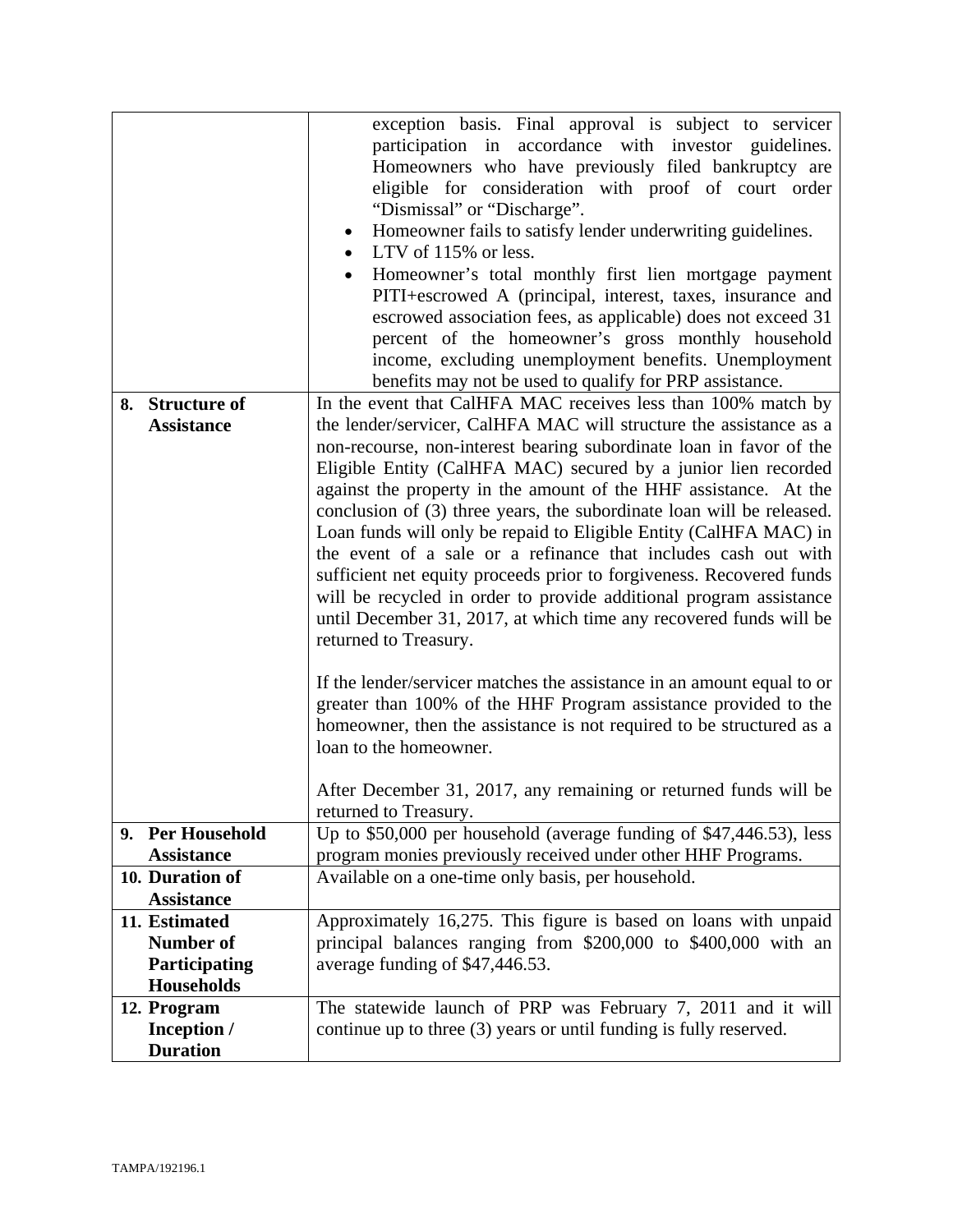| 13. Program              | PRP may be used in conjunction with MRAP aimed<br>at                |  |
|--------------------------|---------------------------------------------------------------------|--|
| Interactions with        | reinstatement.                                                      |  |
| <b>Other HFA</b>         |                                                                     |  |
| <b>Programs</b>          |                                                                     |  |
| 14. Program              | PRP may work in conjunction with a standard HAMP modification       |  |
| <b>Interactions with</b> | to help eligible homeowners achieve desired income ratios and       |  |
| <b>HAMP</b>              | affordability. PRP may also be combined or used in conjunction      |  |
|                          | with the HAMP Principal Reduction Alternative (PRA). PRP funds      |  |
|                          | are not eligible in any combination to qualify for HAMP PRA         |  |
|                          | investor incentive compensation.                                    |  |
| 15. Program Leverage     | The goal of the program is for the applicable servicer/lender to    |  |
| with Other               | match PRP funds on a dollar-for-dollar basis. The servicer/lender's |  |
| <b>Financial</b>         | matching funds will be paid no later than at the time of CalHFA     |  |
| <b>Resources</b>         | MAC program funding.                                                |  |
|                          |                                                                     |  |
|                          | CalHFA MAC will require that the servicer waive all accrued and     |  |
|                          | unpaid late charges and NSF fees at the time the modification       |  |
|                          | agreement is completed                                              |  |
| 16. Qualify as an        | $\Box$ Yes $\Box$ No                                                |  |
| Unemployment             |                                                                     |  |
| Program                  |                                                                     |  |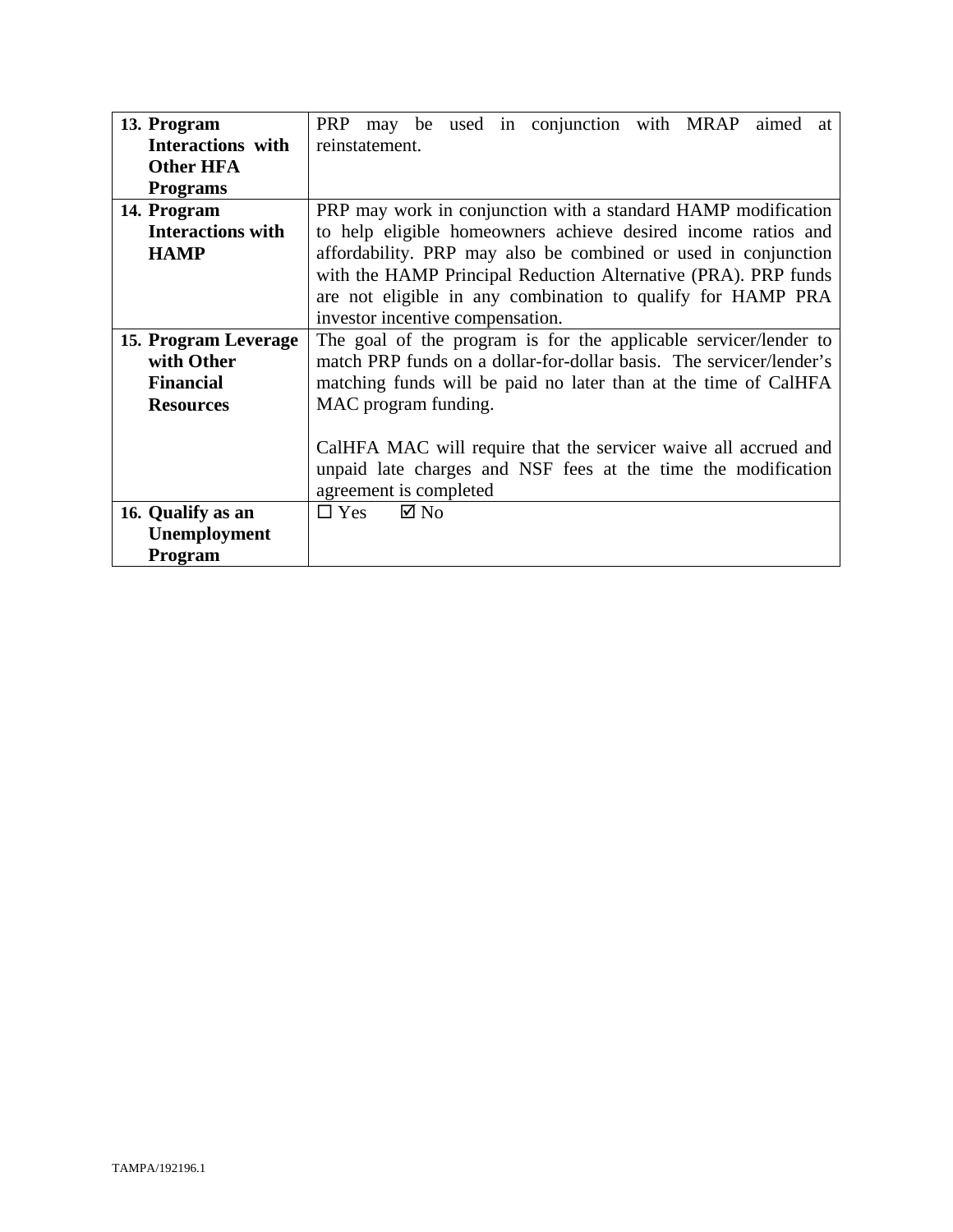# **California Housing Finance Agency Mortgage Assistance Corporation ("CalHFA MAC")**

## **THE TRANSITION ASSISTANCE PROGRAM**

|    | 1. Program                  | The Transition Assistance Program (TAP) is one of CalHFA MAC's       |
|----|-----------------------------|----------------------------------------------------------------------|
|    | <b>Overview</b>             | federally-funded<br>programs developed to provide<br>eligible        |
|    |                             | homeowners with transition assistance when it is determined that     |
|    |                             | they can no longer afford their home.                                |
|    |                             |                                                                      |
|    |                             | TAP will be used in conjunction with short sale and deed-in-lieu     |
|    |                             | programs to help homeowners make a smooth transition to housing.     |
|    |                             | Homeowners will be required to occupy and maintain the property      |
|    |                             | until the home is sold or returned to the lender as negotiated.      |
|    |                             |                                                                      |
|    |                             | Program funds would be available on a one-time only basis up to      |
|    |                             | \$5,000 per household and can be used or layered with other CalHFA   |
|    |                             | MAC HHF Programs. Funds will be sent to the servicer or              |
|    |                             | homeowner after or in connection with the short sale or deed-in-lieu |
|    |                             | of foreclosure closing. Funds are intended to help the homeowner     |
|    |                             | secure new housing (e.g., rent, moving expenses, and security        |
|    |                             | deposits) and will be available for transition assistance counseling |
|    |                             | services.                                                            |
|    | 2. Program Goals            | CalHFA MAC envisions that these monies would be used to              |
|    |                             | complement other federal or lender programs designed specifically    |
|    |                             | to stabilize communities by providing assistance to homeowners       |
|    |                             | who have suffered a financial hardship and as a result are no longer |
|    |                             | financially able to afford their mortgage payments.                  |
|    | 3. Target Population        | TAP is designed to target low-to-moderate income homeowners and      |
|    | / Areas                     | address the needs of a homeowner's specific situation in lieu of     |
|    |                             | targeting certain regions or counties.                               |
|    | 4. Program                  | \$2,300,000.00                                                       |
|    | <b>Allocation</b>           |                                                                      |
|    | (Excluding                  |                                                                      |
|    | <b>Administrative</b>       |                                                                      |
|    | <b>Expenses</b> )           |                                                                      |
| 5. | <b>Borrower</b>             | Homeowner must qualify as a low-to-moderate income<br>$\bullet$      |
|    | <b>Eligibility Criteria</b> | household, as follows:                                               |
|    |                             | Low-to-moderate income of 120% or less of the<br>$\circ$             |
|    |                             | HCD Area Median Income (as defined by the                            |
|    |                             | State Department of Housing<br>California<br>and                     |
|    |                             | Community Development), for a family of four, in                     |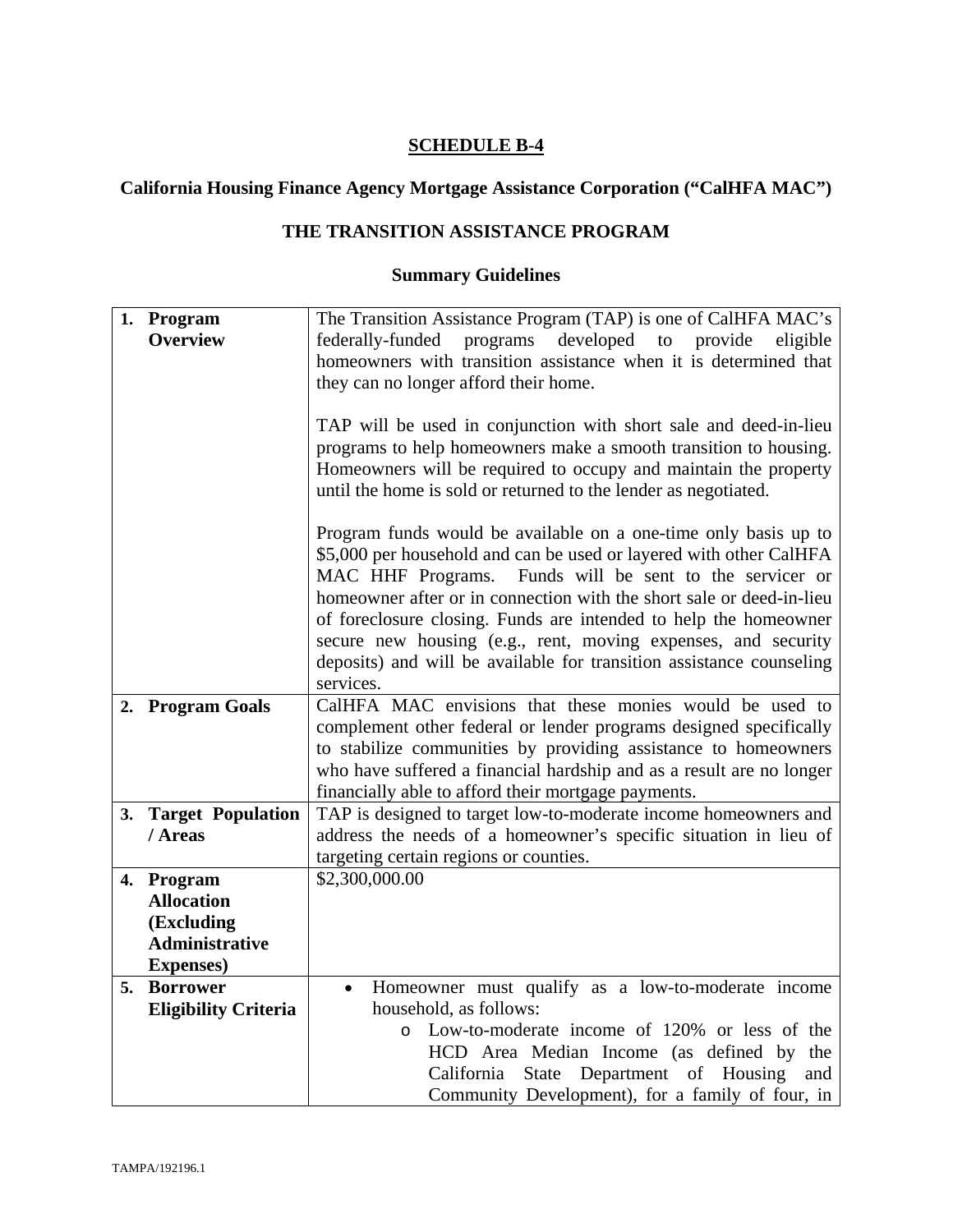|    |                             | the county where homeowner resides.                                          |
|----|-----------------------------|------------------------------------------------------------------------------|
|    |                             | A loan financed in whole or in part by bonds that are<br>$\circ$             |
|    |                             | tax-exempt under IRC section 143, the homeowner is                           |
|    |                             | presumed to satisfy income limits.                                           |
|    |                             | Homeowner must complete and sign a Hardship Affidavit /                      |
|    |                             | 3rd Party Authorization to document the reason for the                       |
|    |                             |                                                                              |
|    |                             | hardship.                                                                    |
|    |                             | Homeowners who have recently encountered a financial                         |
|    |                             | hardship due to their military service are eligible.                         |
|    |                             | Homeowner<br>agree<br>provide<br>to<br>all<br>must<br>necessary<br>$\bullet$ |
|    |                             | documentation to satisfy program guidelines established by                   |
|    |                             | CalHFA MAC.                                                                  |
|    |                             | Mortgage loan is delinquent or at risk of imminent default as                |
|    |                             | substantiated by homeowner's hardship documentation.                         |
|    |                             | Loans in foreclosure are eligible.                                           |
|    |                             | General program eligibility is determined by CalHFA MAC,                     |
|    |                             | the housing counselor or servicer based on information                       |
|    |                             | received from the homeowner. Program-specific eligibility                    |
|    |                             |                                                                              |
|    |                             | is determined by CalHFA MAC on a first-come/first-                           |
|    |                             | approved basis until program funds and funding reserves                      |
|    |                             | have been exhausted. Loan servicer will implement the HHF                    |
|    |                             | program based on participation agreement terms and                           |
|    |                             | conditions.                                                                  |
|    |                             | Funding allocation will be tracked, monitored and performed                  |
|    |                             | by CalHFA MAC in a centralized processing operation.                         |
| 6. | <b>Property / Loan</b>      | Current unpaid principal balance (UPB) of the first lien<br>$\bullet$        |
|    | <b>Eligibility Criteria</b> | mortgage loan is not greater than \$729,750 (GSE conforming                  |
|    |                             | limit for a one-unit property).                                              |
|    |                             | The property securing the mortgage loan must not be                          |
|    |                             | abandoned, vacant or condemned.                                              |
|    |                             |                                                                              |
|    |                             | The applicant must own and occupy the single family, 1-4                     |
|    |                             | unit home (an attached or detached house or a condominium                    |
|    |                             | unit) located in California and it must be their primary                     |
|    |                             | residence. Mobile homes are eligible if they are permanently                 |
|    |                             | affixed to the real property that is secured by the first lien.              |
|    | 7. Program                  | Homeowner in an "active" bankruptcy is ineligible for<br>$\bullet$           |
|    | <b>Exclusions</b>           | KYHC program assistance consideration. However, CalHFA                       |
|    |                             | MAC will handle written requests for assistance received                     |
|    |                             | from a homeowner's bankruptcy attorney or trustee on an                      |
|    |                             | exception basis. Final approval is subject to servicer                       |
|    |                             | participation in accordance with investor guidelines.                        |
|    |                             | Homeowners who have previously filed bankruptcy are                          |
|    |                             |                                                                              |
|    |                             | eligible for consideration with proof of court order                         |
|    |                             | "Dismissal" or "Discharge".                                                  |
|    | 8. Structure of             | TAP assistance will not be structured as a loan.                             |
|    |                             |                                                                              |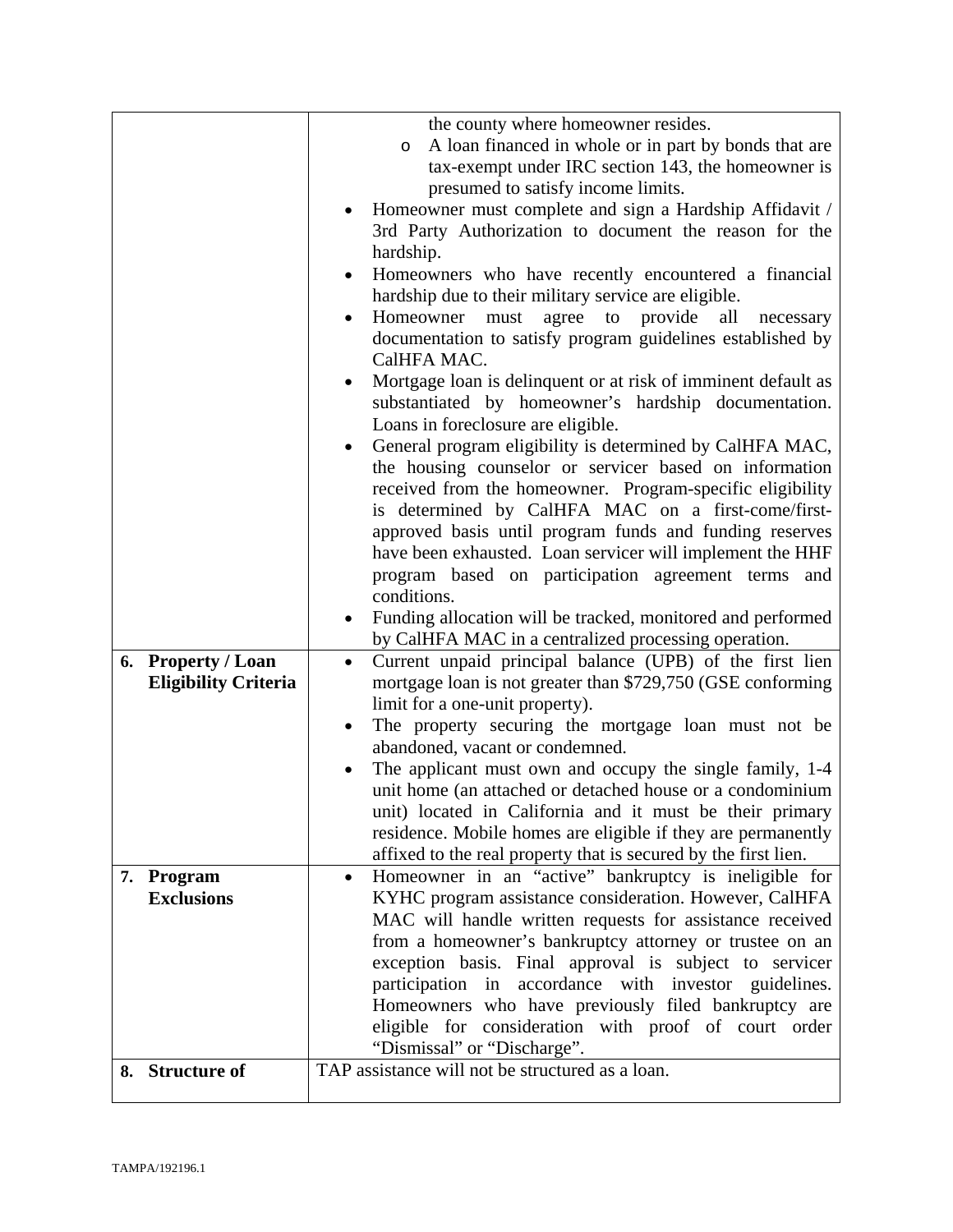| <b>Assistance</b>        | After December 31, 2017, any remaining or returned funds will be      |
|--------------------------|-----------------------------------------------------------------------|
|                          | returned to Treasury.                                                 |
| 9. Per Household         | Up to \$5,000 per household (average funding of \$5,000.00).          |
| <b>Assistance</b>        |                                                                       |
| 10. Duration of          | Available on a one-time only basis, per household.                    |
| <b>Assistance</b>        |                                                                       |
| 11. Estimated            | Approximately 460 This figure is based on loans with unpaid           |
| Number of                | principal balances ranging from \$200,000 to \$400,000 with an        |
| Participating            | average funding of \$5,000.00.                                        |
| <b>Households</b>        |                                                                       |
| 12. Program              | The statewide launch of TAP was February 7, 2011 and it will          |
| Inception /              | continue up to five (5) years or until funding is fully reserved.     |
| <b>Duration</b>          |                                                                       |
| 13. Program Leverage     | TAP benefits may be available to the homeowner even if UMA,           |
| with Other HFA           | MRAP and/or PRP benefits have been utilized, subject to the HHF       |
| <b>Programs</b>          | Program maximum benefit cap of \$50,000.                              |
| 14. Program              | TAP complements HAMP and HAFA. The funds will leverage                |
| <b>Interactions with</b> | monies being made available through HAFA. Servicer is required to     |
| <b>HAMP</b>              | follow HAFA guidelines for allowable costs. In cases where the        |
|                          | Servicer has approved the homeowner for a HAFA transaction, TAP       |
|                          | dollars will be limited to $$2,000$ in order to maintain the $$5,000$ |
|                          | HHF Program maximum per household.                                    |
| 15. Program Leverage     | None.                                                                 |
| with Other               |                                                                       |
| <b>Financial</b>         |                                                                       |
| <b>Resources</b>         |                                                                       |
| 16. Qualify as an        | $\Box$ Yes<br>$\boxtimes$ No                                          |
| Unemployment             |                                                                       |
| Program                  |                                                                       |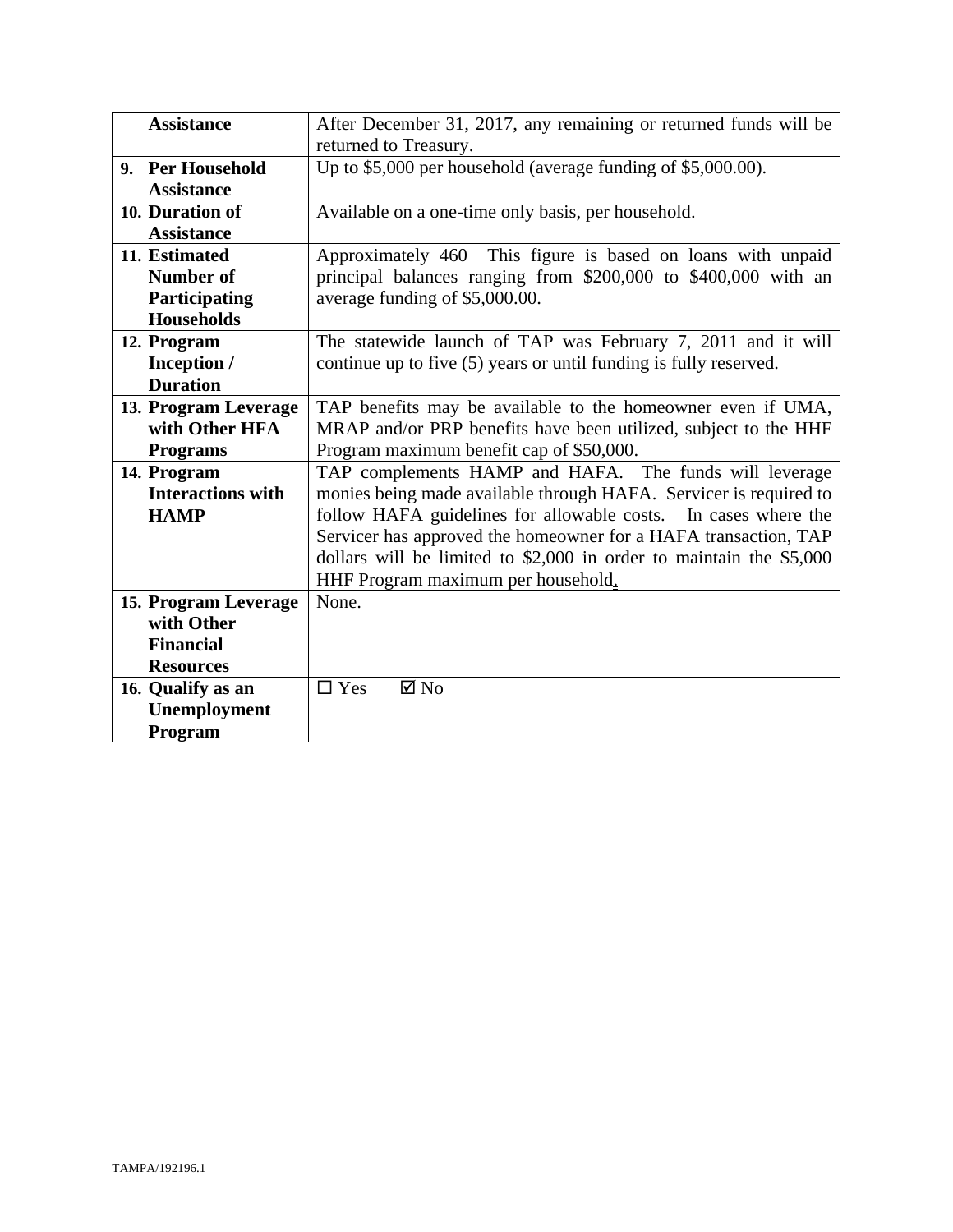### **Service Schedule B-5**

#### **California Housing Finance Agency Mortgage Assistance Corporation ("CalHFA MAC")**

#### **Community HousingWorks C2MPRP: Community 2nd Mortgage Principal Reduction Program**

| 1. Program<br><b>Overview</b>                              | The Community 2nd Mortgage Principal Reduction Program<br>(Community 2nd Mortgage PRP, or C2M PRP) is offered through a<br>CalHFA federally-funded Hardest Hit Fund program through a<br>contract between CalHFA MAC and Community HousingWorks.<br>Community Housing Works will administer this program.<br>C2M PRP will provide capital on 35/65 matching basis with<br>participating nonprofit, credit union and small community lenders, to<br>reduce the outstanding principal balances of subordinate second<br>mortgages, for qualifying properties with negative equity exceeding<br>115% CLTV. The lenders who will participate in this program are<br>nonprofit lender, small credit unions and small community based<br>lenders. These lenders provided "amortizing community seconds"<br>for first time and low to moderate home buyers throughout<br>California. Participation in this program is Statewide. C2M PRP will<br>provide monies to reduce the principal balance on a 35/65 matching<br>basis for the purposes of establishing an appropriate level of debt for<br>eligible borrowers with qualifying properties. For example, if the<br>subordinate debt to be extinguished is \$50,000, the C2MPRP<br>program will provide up to 35% of that amount or \$17,500 and the<br>participating lender/investor would forgive 65% or \$32,500. A<br>reduction in principal through C2M PRP can achieve desired income<br>ratios and affordability for a borrower on the existing mortgage loans<br>or can be used in conjunction with a loan modification. |
|------------------------------------------------------------|-------------------------------------------------------------------------------------------------------------------------------------------------------------------------------------------------------------------------------------------------------------------------------------------------------------------------------------------------------------------------------------------------------------------------------------------------------------------------------------------------------------------------------------------------------------------------------------------------------------------------------------------------------------------------------------------------------------------------------------------------------------------------------------------------------------------------------------------------------------------------------------------------------------------------------------------------------------------------------------------------------------------------------------------------------------------------------------------------------------------------------------------------------------------------------------------------------------------------------------------------------------------------------------------------------------------------------------------------------------------------------------------------------------------------------------------------------------------------------------------------------------------------------------------------------------------------------|
| 2. Program Goals                                           | The goal of this program is to reduce foreclosures by reducing<br>principal balances, on qualified amortizing subordinate debt, to those<br>market levels needed to prevent avoidable foreclosures and promote<br>sustainable homeownership. The C2M PRP thus provides an<br>incentive for qualifying homeowners to remain in their homes during<br>this period of steep declines in value, in situations when existing<br>Making Home Affordable and CalHFA programs are unable to do so.                                                                                                                                                                                                                                                                                                                                                                                                                                                                                                                                                                                                                                                                                                                                                                                                                                                                                                                                                                                                                                                                                    |
| <b>Target</b><br>3.<br><b>Population /</b><br><b>Areas</b> | This program will be offered on a statewide basis.                                                                                                                                                                                                                                                                                                                                                                                                                                                                                                                                                                                                                                                                                                                                                                                                                                                                                                                                                                                                                                                                                                                                                                                                                                                                                                                                                                                                                                                                                                                            |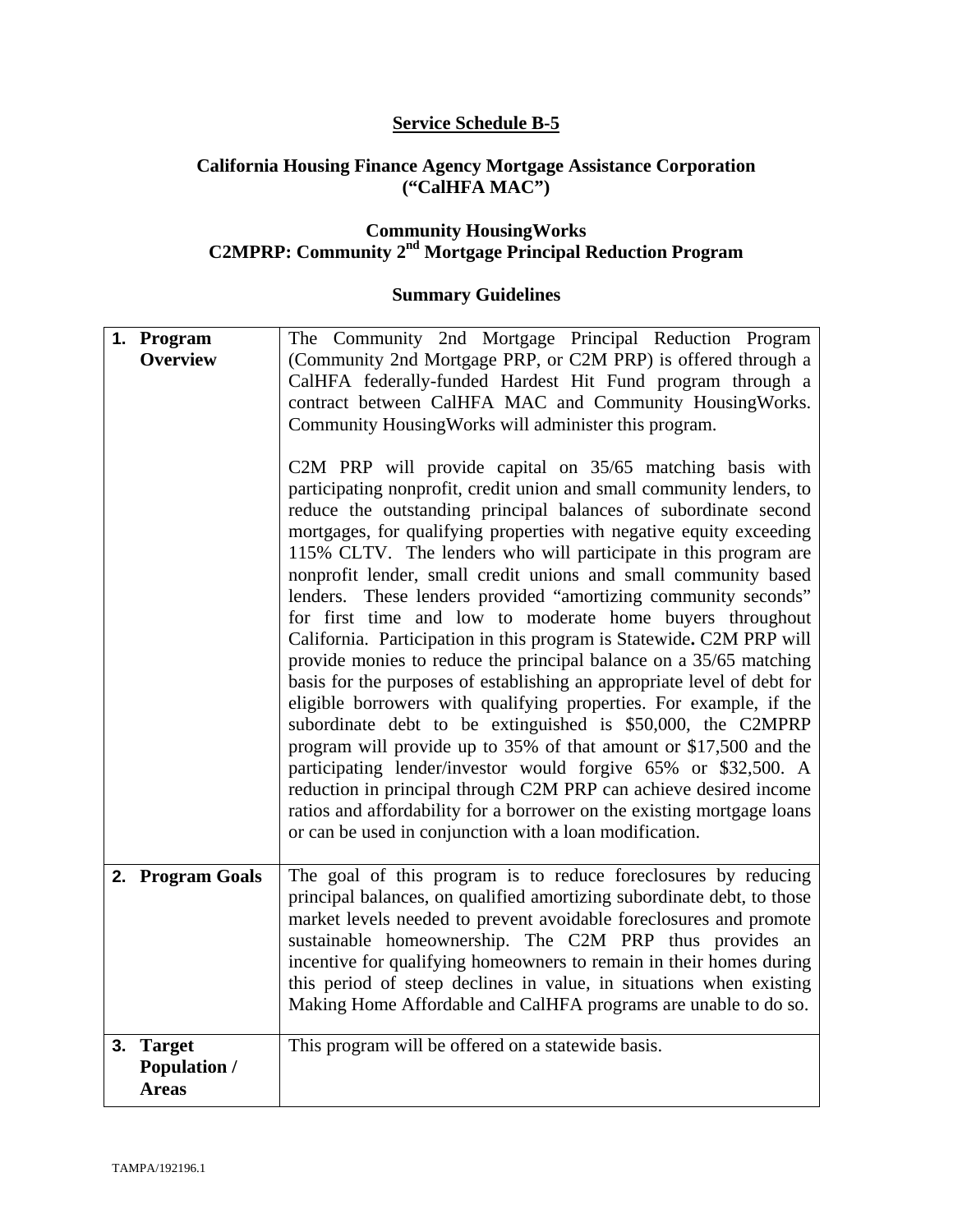|    | 4. Program<br><b>Allocation</b><br>(Excluding<br><b>Admin</b><br><b>Expenses</b> ) | \$9,245,330.00                                                                                                                                                                                                                                                                                                                                                                                                   |
|----|------------------------------------------------------------------------------------|------------------------------------------------------------------------------------------------------------------------------------------------------------------------------------------------------------------------------------------------------------------------------------------------------------------------------------------------------------------------------------------------------------------|
|    | 5. Borrower<br><b>Eligibility</b><br><b>Criteria</b>                               | Borrower earns 120% AMI or less, as defined by the county they<br>$\bullet$<br>reside in.<br>Borrower must complete and sign a Hardship Affidavit and<br>$\bullet$<br>document the reason for the hardship.                                                                                                                                                                                                      |
|    |                                                                                    | Hardship is defined as economic hardship as derived from<br>$\bullet$<br>Treasury Regulations § 301.6343-1. An Economic hardship<br>occurs when a household is unable to pay reasonable basic living<br>expenses. The determination of a reasonable amount for basic<br>living expenses will be made by the Underwriter and will vary<br>according to the unique circumstances of every individual<br>household. |
|    |                                                                                    | Borrower has adequate income to sustain modified mortgage<br>$\bullet$<br>payments.                                                                                                                                                                                                                                                                                                                              |
|    |                                                                                    | Borrower has completed level 2 counseling with a HUD-<br>$\bullet$<br>approved agency. Payment for counseling services will not be<br>paid out of Hardest Hit funds                                                                                                                                                                                                                                              |
|    |                                                                                    | Borrower is able to satisfy program guidelines.<br>$\bullet$                                                                                                                                                                                                                                                                                                                                                     |
|    |                                                                                    | The first or second subordinate mortgage loan is delinquent or the<br>$\bullet$<br>documentation from the<br>servicer receives<br>borrower<br>that<br>substantiates<br>imminent default that<br>hardship<br>an<br>meets<br>qualifications.                                                                                                                                                                       |
| 6. | <b>Property/Loan</b><br><b>Eligibility</b><br>Criteria                             | The property is encumbered by a first lien conventional loan, and<br>$\bullet$<br>a modification of the 1 <sup>st</sup> mortgage has been attempted.                                                                                                                                                                                                                                                             |
|    |                                                                                    | Property must be single family residential 1-4<br>units,<br>condominium, or cooperative.                                                                                                                                                                                                                                                                                                                         |
|    |                                                                                    | The total mortgage indebtedness cannot exceed to<br><b>GSE</b><br>conforming limit of \$729,750.                                                                                                                                                                                                                                                                                                                 |
|    |                                                                                    | The property securing the mortgage loan must not be abandoned,<br>vacant, condemned or in a serious state of disrepair.                                                                                                                                                                                                                                                                                          |
|    |                                                                                    | The subject property is the borrower's principal residence and the<br>property is located in California.                                                                                                                                                                                                                                                                                                         |
|    | 7. Program                                                                         | Borrower's property is subject to a foreclosure trustee sale.                                                                                                                                                                                                                                                                                                                                                    |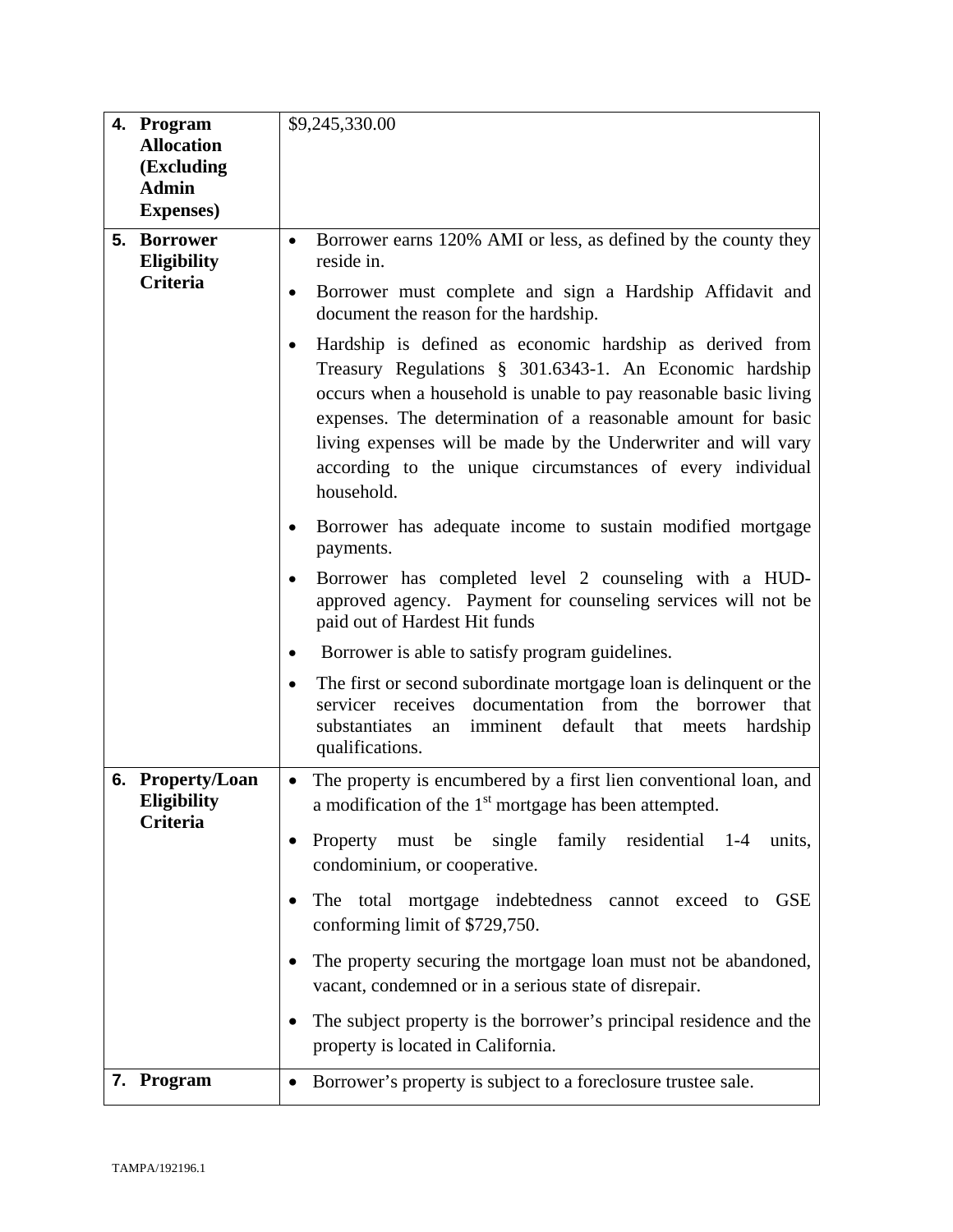| <b>Exclusions</b>                                                          | Hardship caused by voluntary resignation of employment.                                                                                                                                                                                                                                                                                                                                        |
|----------------------------------------------------------------------------|------------------------------------------------------------------------------------------------------------------------------------------------------------------------------------------------------------------------------------------------------------------------------------------------------------------------------------------------------------------------------------------------|
|                                                                            | Borrower owns other real property.                                                                                                                                                                                                                                                                                                                                                             |
|                                                                            | Second mortgages and servicers eligible for 2MP or 2LP.                                                                                                                                                                                                                                                                                                                                        |
|                                                                            | Borrower fails to satisfy underwriting guidelines.                                                                                                                                                                                                                                                                                                                                             |
| 8. Structure of<br><b>Assistance</b>                                       | The assistance will not be structured as a loan since there will always<br>be at least a 35/65 match from the lender.                                                                                                                                                                                                                                                                          |
| 9. Per Household                                                           | The lower of 2 limiting guidelines:                                                                                                                                                                                                                                                                                                                                                            |
| <b>Assistance</b>                                                          | Maximum of \$50,000; or amount which, with the match, lowers<br>CLTV to 115%.                                                                                                                                                                                                                                                                                                                  |
|                                                                            | It is expected that the average assistance will be approximately<br>\$25,000.                                                                                                                                                                                                                                                                                                                  |
| 10. Duration of<br><b>Assistance</b>                                       | The assistance will be a onetime payment.                                                                                                                                                                                                                                                                                                                                                      |
| <b>11. Estimated</b><br>Number of<br>Participating<br><b>Households</b>    | Approximately 370                                                                                                                                                                                                                                                                                                                                                                              |
| 12. Program<br>Inception/<br><b>Duration</b>                               | The Program will launch within 90 days of Treasury approval and<br>will be available for approximately 2-3 years, until funds are<br>exhausted. Any funds remaining on hand on December 31, 2017 will<br>be returned to Treasury.                                                                                                                                                              |
| 13. Program<br><b>Interactions</b><br>with Other<br><b>HFA</b> Programs    | C2M PRP cannot be utilized with other Keep Your Home California<br>programs                                                                                                                                                                                                                                                                                                                    |
| 14. Program<br><b>Interactions</b><br>with HAMP                            | $1^{\rm st}$<br>C2M<br><b>HAMP</b><br>and<br><b>PRP</b><br>complements<br>leverages<br>mortgage<br>modifications since reduction or elimination of the $2nd$ liens will<br>enable many borrowers to qualify for a HAMP modification.                                                                                                                                                           |
| 15. Program<br>Leverage with<br><b>Other Financial</b><br><b>Resources</b> | Participating nonprofit lender/credit union 2nd lien holder will be<br>required to write down 65% of the overall principal reduction<br>calculated and approved by C2M PRP Underwriting, and C2M PRP<br>shall pay the lender the remaining 35% as a subsidy. The nonprofit<br>lender/credit union will provide modification of the Note to reflect<br>100% of the overall principal reduction. |
| 16. Qualify as an<br>Unemployment<br>Program                               | $\square$ Yes<br>$\boxtimes$ No                                                                                                                                                                                                                                                                                                                                                                |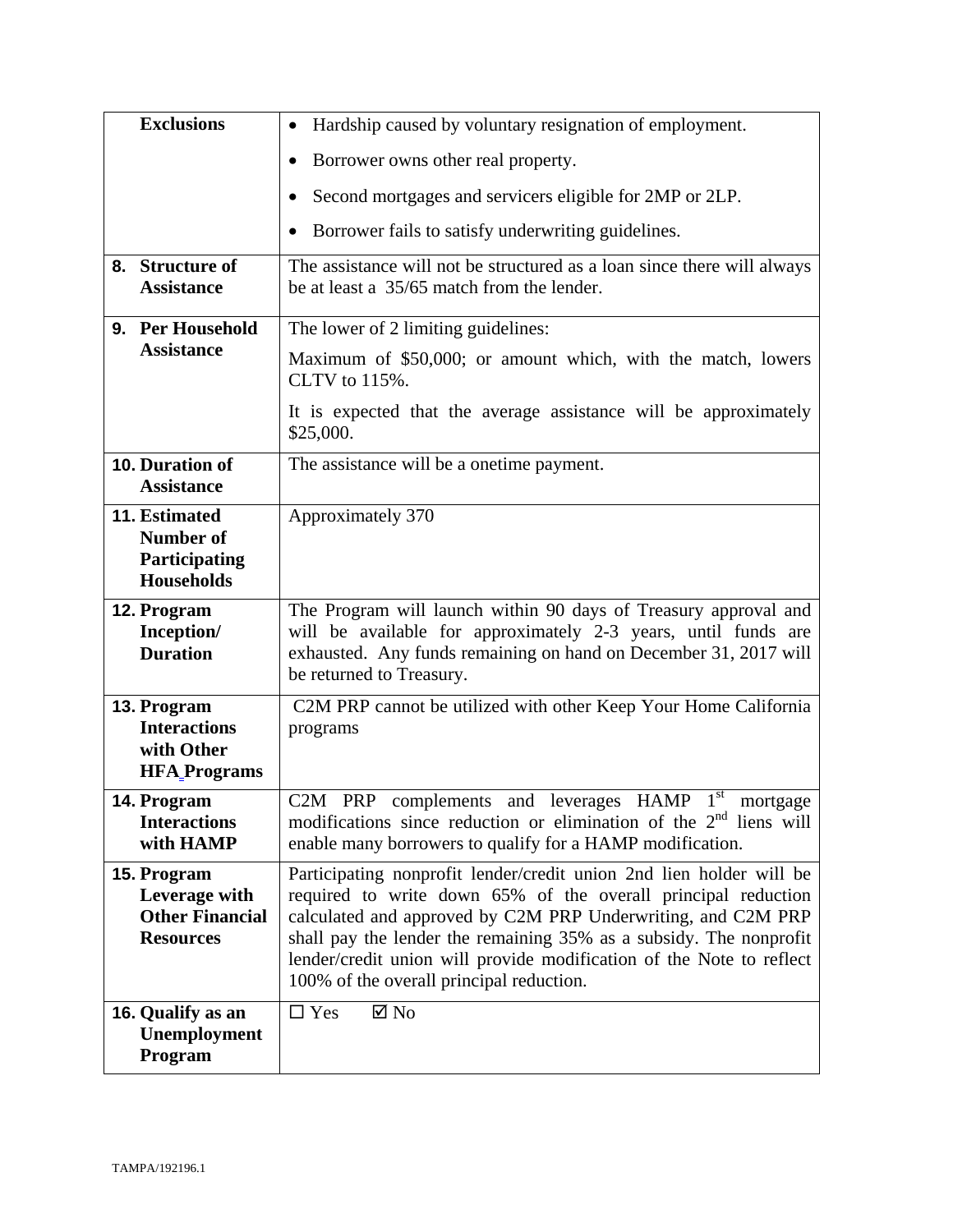## **Service Schedule B-6**

## **California Housing Finance Agency Mortgage Assistance Corporation ("CalHFA MAC")**

## **Los Angeles Housing Department ("LAHD") Principal Reduction Program**

| 1. | Program              | LAHD will contract with CalHFA MAC to offer the Los Angeles                                                 |
|----|----------------------|-------------------------------------------------------------------------------------------------------------|
|    | <b>Overview</b>      | Mortgage Modification Program (the "Program") through CalHFA                                                |
|    |                      | MAC's Innovation Fund. This Program will target those neighborhoods                                         |
|    |                      | most impacted by foreclosures and sub-prime lending in the City.                                            |
|    |                      | Working with local community-based partners, the Program will enable                                        |
|    |                      | eligible homeowners in Neighborhood Stabilization Program targeted                                          |
|    |                      | neighborhoods to receive sustainable loan modifications with permanent                                      |
|    |                      | principal reduction. Program funds will be used to compensate lenders                                       |
|    |                      | for forgiven principal on proprietary (non-HAMP) loan modifications.                                        |
|    |                      | For loans over 180 days past due, the payout will be \$0.06 for each \$1.00                                 |
|    |                      | of principal forgiveness. For loans up to 180 days past due, the                                            |
|    |                      | equivalent payment will be the following payouts for each \$1.00 of                                         |
|    |                      | principal forgiveness:                                                                                      |
|    |                      |                                                                                                             |
|    |                      | (LTV, CLTV) 105% - 115%: \$0.21                                                                             |
|    |                      | (LTV, CLTV) 115% - 140%: \$0.15                                                                             |
|    |                      | $(LTV, CLTV) > 140\%$ : \$0.10                                                                              |
|    |                      |                                                                                                             |
|    |                      | Any changes to the payment structure authorized by the Home                                                 |
|    |                      | Affordable Modification Program Principal Reduction Alternative                                             |
|    |                      | Program, including subsequent amendments to Supplemental Directive<br>10-05 may also apply to this Program. |
|    |                      |                                                                                                             |
|    |                      | In certain circumstances, if necessary to prevent a foreclosure, additional                                 |
|    |                      | assistance may be provided to enable a loan modification after the lender                                   |
|    |                      | demonstrates that the additional assistance is needed to qualify the                                        |
|    |                      | borrower for the modification. In no instance will the assistance exceed                                    |
|    |                      | \$50,000 or 50% of the total amount of forgiven principal, whichever is                                     |
|    |                      | less.                                                                                                       |
| 2. | <b>Program Goals</b> | Leverage existing neighborhood stabilization efforts in the City by                                         |
|    |                      | targeting at-risk borrowers in those neighborhoods most impacted by                                         |
|    |                      | foreclosures and providing sustainable loan modifications<br>with                                           |
|    |                      | affordable payments that include permanent principal reduction                                              |
|    |                      | consistent with the guidelines outlined herein. The Program goals include                                   |
|    |                      | maximizing leverage (City grant/Amount of Principal Write down) at                                          |
|    |                      | 21%, with a Loan to Value/Combined Loan to Value (LTV, CLTV)                                                |
|    |                      | ranging from 105% to 125%.                                                                                  |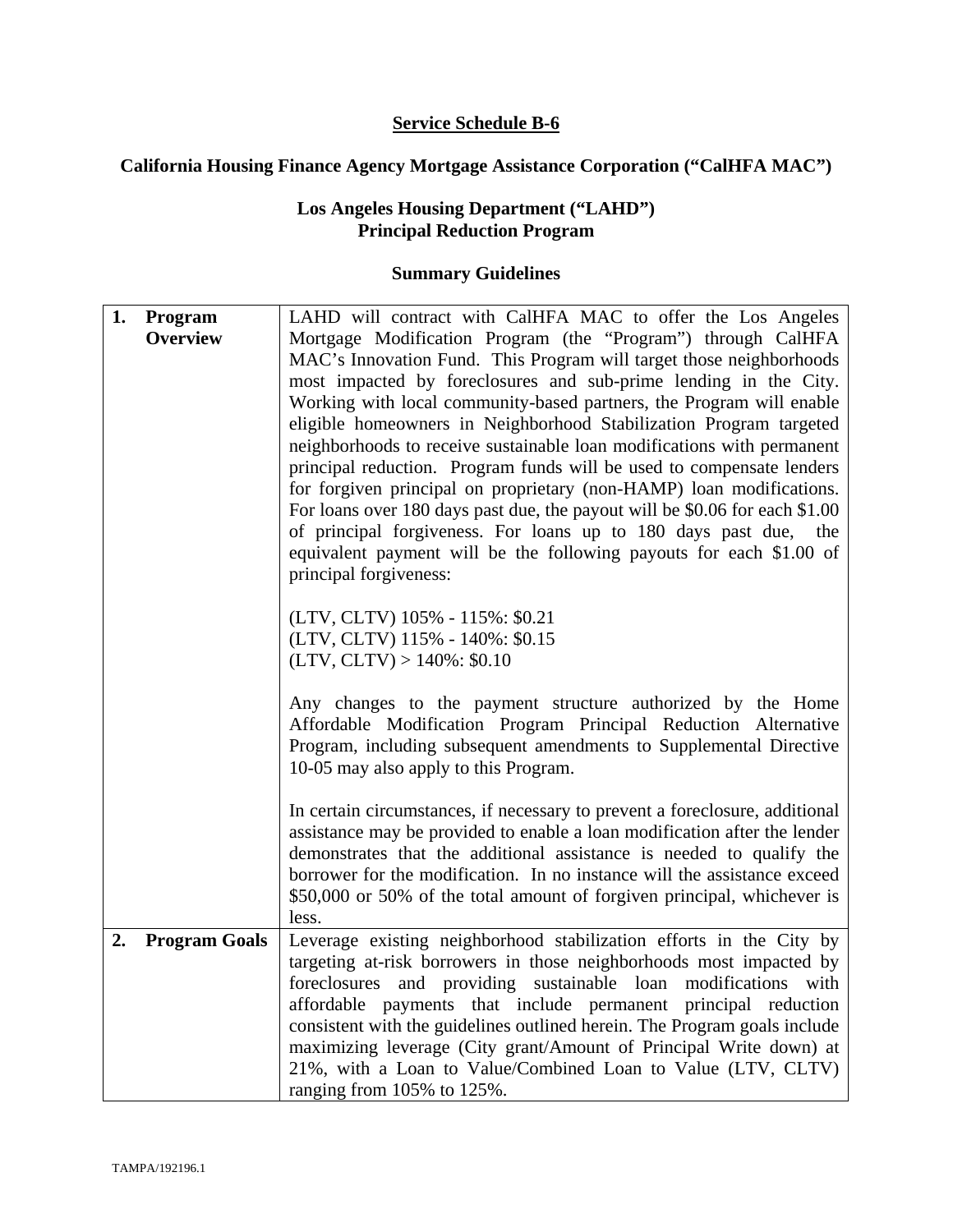| 3.<br>4. | <b>Target</b><br><b>Population /</b><br><b>Areas</b><br>Program<br><b>Allocation</b><br>(Excluding<br><b>Administrative</b><br><b>Expenses</b> ) | Eligible homeowners at risk of foreclosure with income less than 120%<br>AMI residing in neighborhoods most impacted by foreclosure and sub-<br>prime lending as designated through the Neighborhood Stabilization<br>Program (NSP), including all NSP1, NSP2, and NSP3 target areas<br>funded by the U.S. Department of Housing & Urban Development<br>(HUD) within the City of Los Angeles.<br>\$4,500,000.00                                       |
|----------|--------------------------------------------------------------------------------------------------------------------------------------------------|-------------------------------------------------------------------------------------------------------------------------------------------------------------------------------------------------------------------------------------------------------------------------------------------------------------------------------------------------------------------------------------------------------------------------------------------------------|
| 5.       | <b>Borrower</b><br><b>Eligibility</b><br>Criteria                                                                                                | Borrower's household income must be at or below 120% of Area<br>Median Income.<br>Borrower must be currently paying more than 31% of verified<br>monthly housing income toward their first and subordinate<br>mortgage payments (principal, interest, taxes, insurance and<br>association dues, if applicable).<br>Borrower must complete and<br>sign a Hardship<br>Affidavit<br>$\bullet$<br>documenting the reason for the financial hardship.      |
| 6.       | <b>Property /</b><br><b>Loan Eligibility</b><br><b>Criteria</b>                                                                                  | Borrower must own and occupy the property and it must be their<br>$\bullet$<br>primary residence.<br>Property must be located in designated NSP areas in the City of Los<br>$\bullet$<br>Angeles.<br>Current unpaid principal balance of the first lien mortgage loan is<br>not greater than \$729,750.                                                                                                                                               |
| 7.       | Program<br><b>Exclusions</b>                                                                                                                     | Borrower owns other real property.<br>٠                                                                                                                                                                                                                                                                                                                                                                                                               |
| 8.       | <b>Structure of</b><br><b>Assistance</b>                                                                                                         | The assistance will not be structured as a loan since there will<br>always be at least a 1 to 1 match from the lender.<br>Borrower receives a fixed rate loan on the modified 1 <sup>st</sup> mortgage.<br>Borrower's housing payment must be affordable.<br>Loan to Value/Combined Loan to Value (LTV, CLTV) cannot be<br>less than 105% if the post-mod DTI is 31% or greater and cannot be<br>less than 115% if the post-mod DTI is less than 31%. |
| 9.       | <b>Per Household</b><br><b>Assistance</b>                                                                                                        | Estimated average assistance per household is \$27,000 with a maximum<br>amount of assistance of \$50,000.                                                                                                                                                                                                                                                                                                                                            |
|          | 10. Duration of<br><b>Assistance</b>                                                                                                             | One time payment.                                                                                                                                                                                                                                                                                                                                                                                                                                     |
|          | 11. Estimated<br><b>Number of</b><br>Participating                                                                                               | 166 based on \$27,000 estimated average assistance per household.                                                                                                                                                                                                                                                                                                                                                                                     |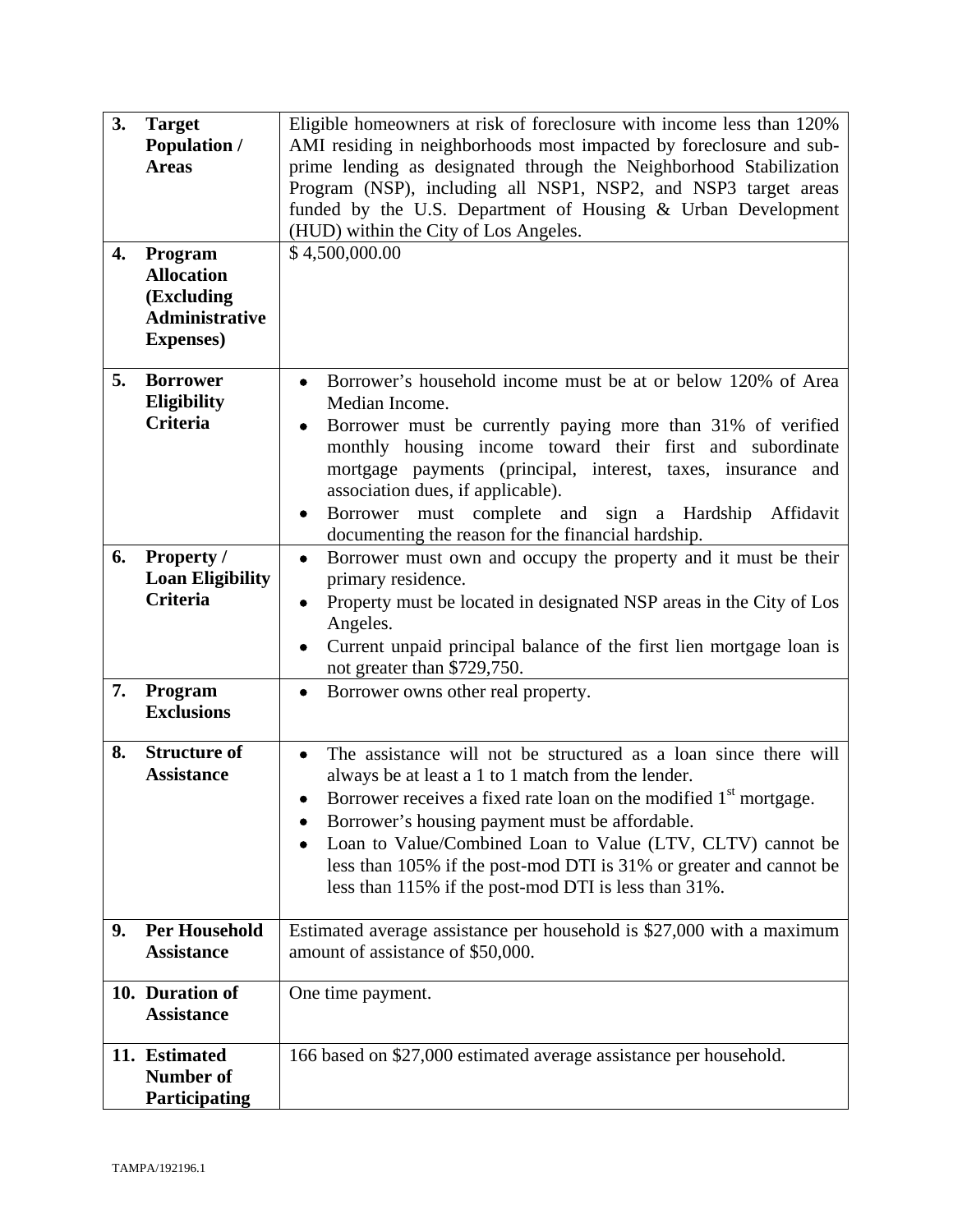| <b>Households</b>                                                                    |                                                                                                                                                         |
|--------------------------------------------------------------------------------------|---------------------------------------------------------------------------------------------------------------------------------------------------------|
|                                                                                      |                                                                                                                                                         |
| 12. Program<br>Inception /<br><b>Duration</b>                                        | The Program is planned to begin providing assistance in the fourth<br>quarter of 2011 with duration of approximately 24 months from initial<br>funding. |
| 13. Program<br><b>Interactions</b><br>with Other<br><b>HFA Programs</b>              | None; a homeowner cannot receive benefits under this Program and<br>CalFHA MAC's Keep Your Home California (HFA Hardest Hit<br>Programs).               |
| 14. Program<br><b>Interactions</b><br>with HAMP                                      | None. Only borrowers that do not qualify for HAMP will be eligible for<br>this Program.                                                                 |
| 15. Program<br>Leverage with<br><b>Other</b><br><b>Financial</b><br><b>Resources</b> | This Program will require lender matching as described above.                                                                                           |
| 16. Qualify as an<br>Unemployment<br>Program                                         | $\Box$ Yes<br>$\boxtimes$ No                                                                                                                            |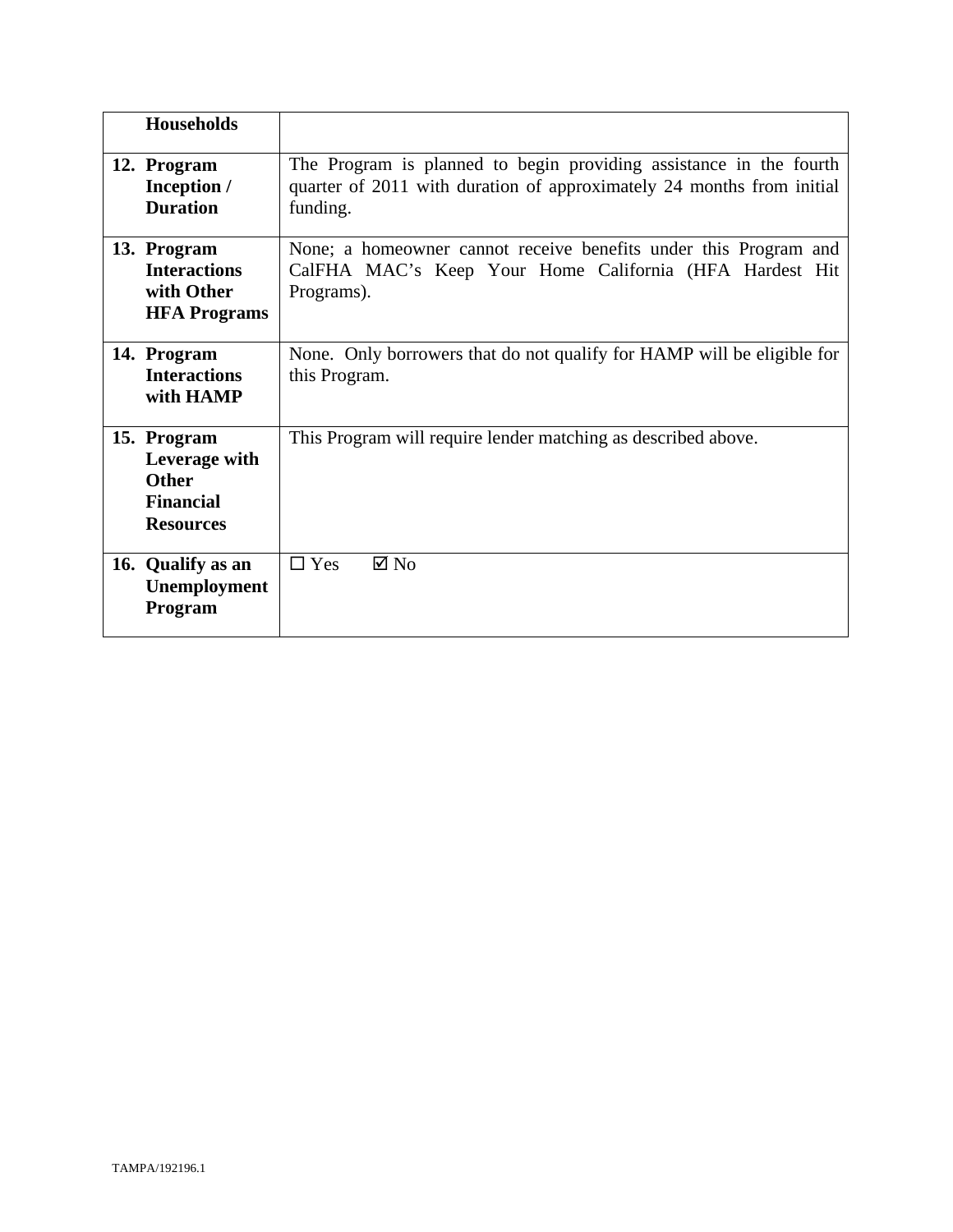#### **Service Schedule B-7**

#### **California Housing Finance Agency Mortgage Assistance Corporation ("CalHFA MAC")**

#### **NeighborWorks® Sacramento Short Sale Gateway Program**

| 1. Program Overview | The Short Sale Gateway Program (the "Program") provides<br>an avenue for homeowners who have exhausted options to<br>modify loans to remain in their homes through a short sale<br>coupled with a lease-purchase agreement between the<br>homeowner and NeighborWorks® Sacramento ("NWS").<br>This will give the homeowner the possibility of returning to<br>homeownership at the conclusion of a successful<br>predetermined lease period.                                                                                                                                                                                                                                                                                                                                 |
|---------------------|------------------------------------------------------------------------------------------------------------------------------------------------------------------------------------------------------------------------------------------------------------------------------------------------------------------------------------------------------------------------------------------------------------------------------------------------------------------------------------------------------------------------------------------------------------------------------------------------------------------------------------------------------------------------------------------------------------------------------------------------------------------------------|
|                     | HHF assistance is structured in the form of a payment to the<br>existing lender to enable a short sale (the "Program"<br>Payment"), which allows the purchase of the property by<br>Neighbor Works® Sacramento at the then current market<br>value, funded by a new mortgage loan obtained by NWS,<br>and the lease of the property back to the original<br>The borrower will be eligible to<br>homeowner/borrower.<br>execute a lease purchase agreement that will allow the<br>borrower to purchase the property at the end of the lease<br>To accomplish the purchase transaction, the<br>period.<br>borrower will assume the mortgage at the conclusion of the<br>lease period at its then-current unpaid principal balance.                                             |
|                     | The Program Payment will be twenty percent of the negative<br>equity, not to exceed \$45,000. Sales proceeds paid by NWS<br>plus the Program Payment to lender will never exceed 80%<br>of unpaid principal balance. Property value will be<br>determined by Broker Price Opinion. The portion of the<br>sales price paid by NWS must not exceed the value<br>established by the Broker Price Opinion. NeighborWorks®<br>Sacramento will receive an activity delivery fee of \$5,000<br>per unit at the closing of the short sale transaction. The<br>Program Payment and activity delivery fee will be paid from<br>HHF funds by CalHFA MAC to NWS. Funds used for the<br>remainder of the sales proceeds will come from separate<br>financing sources or NWS cash on hand. |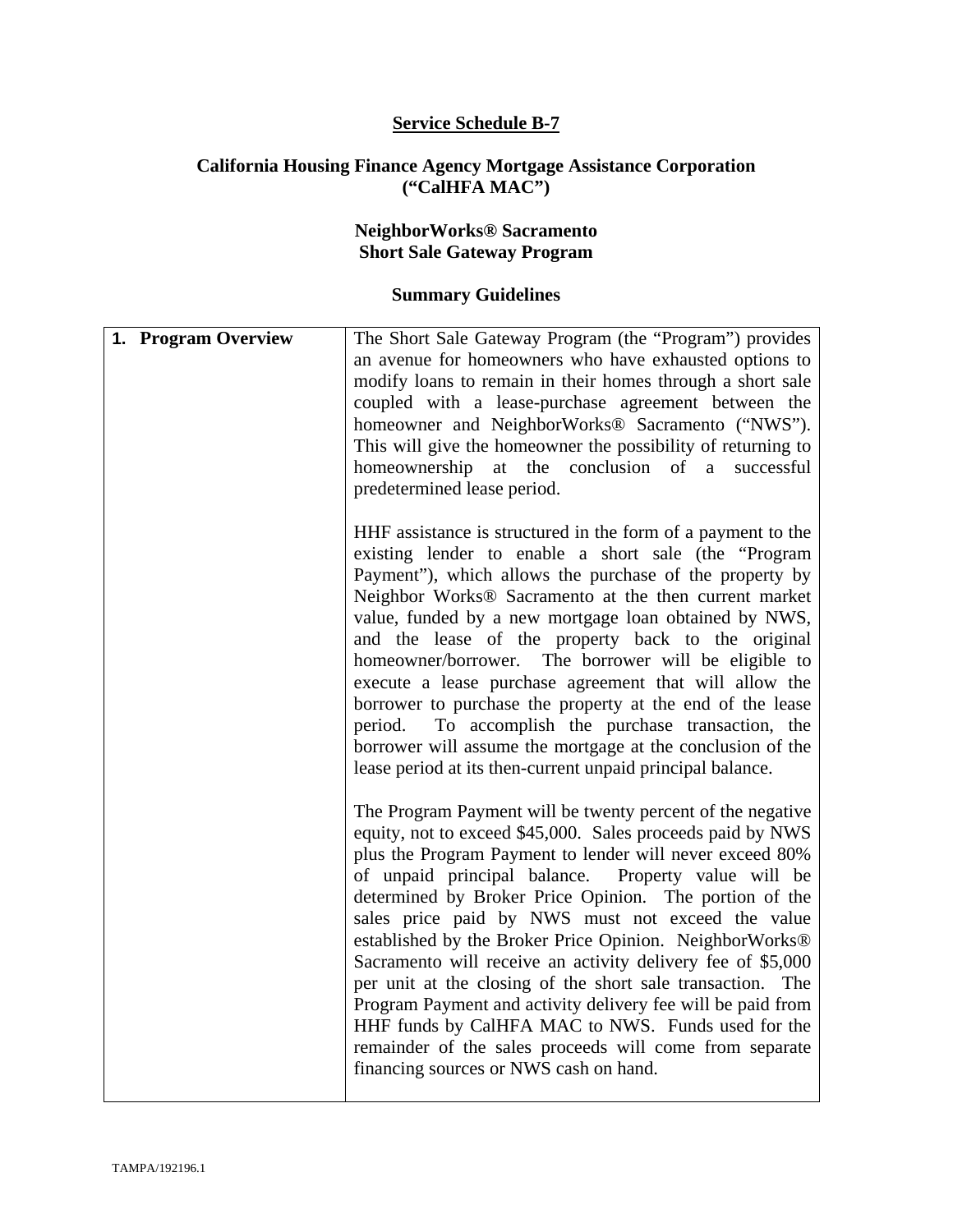|    |                                                                                   | If a borrower does not successfully complete the lease<br>period, the home will be sold by NWS. Profits in excess of<br>costs to NWS will be returned to CalHFA MAC for use in<br>other Hardest Hit Fund programs or to be returned to the<br>Department of Treasury. All transactions must be closed<br>prior to December 21, 2017. Unspent funds as of December<br>31, 2017 and funds recaptured from sales upon lease<br>termination after December 31, 2017 will be returned to the<br>Department of Treasury.                                                                                                                                                                                                                                                                              |
|----|-----------------------------------------------------------------------------------|-------------------------------------------------------------------------------------------------------------------------------------------------------------------------------------------------------------------------------------------------------------------------------------------------------------------------------------------------------------------------------------------------------------------------------------------------------------------------------------------------------------------------------------------------------------------------------------------------------------------------------------------------------------------------------------------------------------------------------------------------------------------------------------------------|
|    | 2. Program Goals                                                                  | The Program will, in cooperation with participating lenders,<br>provide an option for borrowers to remain in their homes<br>after efforts to modify loans have been exhausted.<br>The Program goals are to prevent dislocation of households,<br>prevent the creation of vacant units and return borrowers to                                                                                                                                                                                                                                                                                                                                                                                                                                                                                   |
|    |                                                                                   | successful homeownership.                                                                                                                                                                                                                                                                                                                                                                                                                                                                                                                                                                                                                                                                                                                                                                       |
| 3. | <b>Target</b><br><b>Population/Areas</b>                                          | The Program is designed to target low-to-moderate income<br>homeowners who have exhausted loan modification options<br>and address the needs of a borrower's specific situation in<br>lieu of targeting certain regions or counties.                                                                                                                                                                                                                                                                                                                                                                                                                                                                                                                                                            |
|    | 4. Program Allocation<br>(Excluding<br><b>Administrative</b><br><b>Expenses</b> ) | \$4,545,000.00                                                                                                                                                                                                                                                                                                                                                                                                                                                                                                                                                                                                                                                                                                                                                                                  |
|    | <b>5. Borrower Eligibility</b><br><b>Criteria</b>                                 | Low-to-moderate income limitation of 120% or less<br>٠<br>of Area Median Income based upon the county<br>where borrower resides.<br>Borrower must complete and sign a Hardship<br>Affidavit and document the reason for the hardship.<br>Borrower has adequate income to sustain lease to<br>purchase rental payments. Borrower's maximum<br>housing debt to income ratios: 38% at time of lease<br>execution, 38% at time of purchase. Borrower's<br>maximum total debt to income ratios: 50% at time of<br>lease execution, 41% at time of purchase.<br>The mortgage loan is delinquent or the servicer<br>п<br>receives documentation from the borrower that<br>substantiates an imminent default that meets hardship<br>qualifications.<br>Borrower must demonstrate that she/he has sought |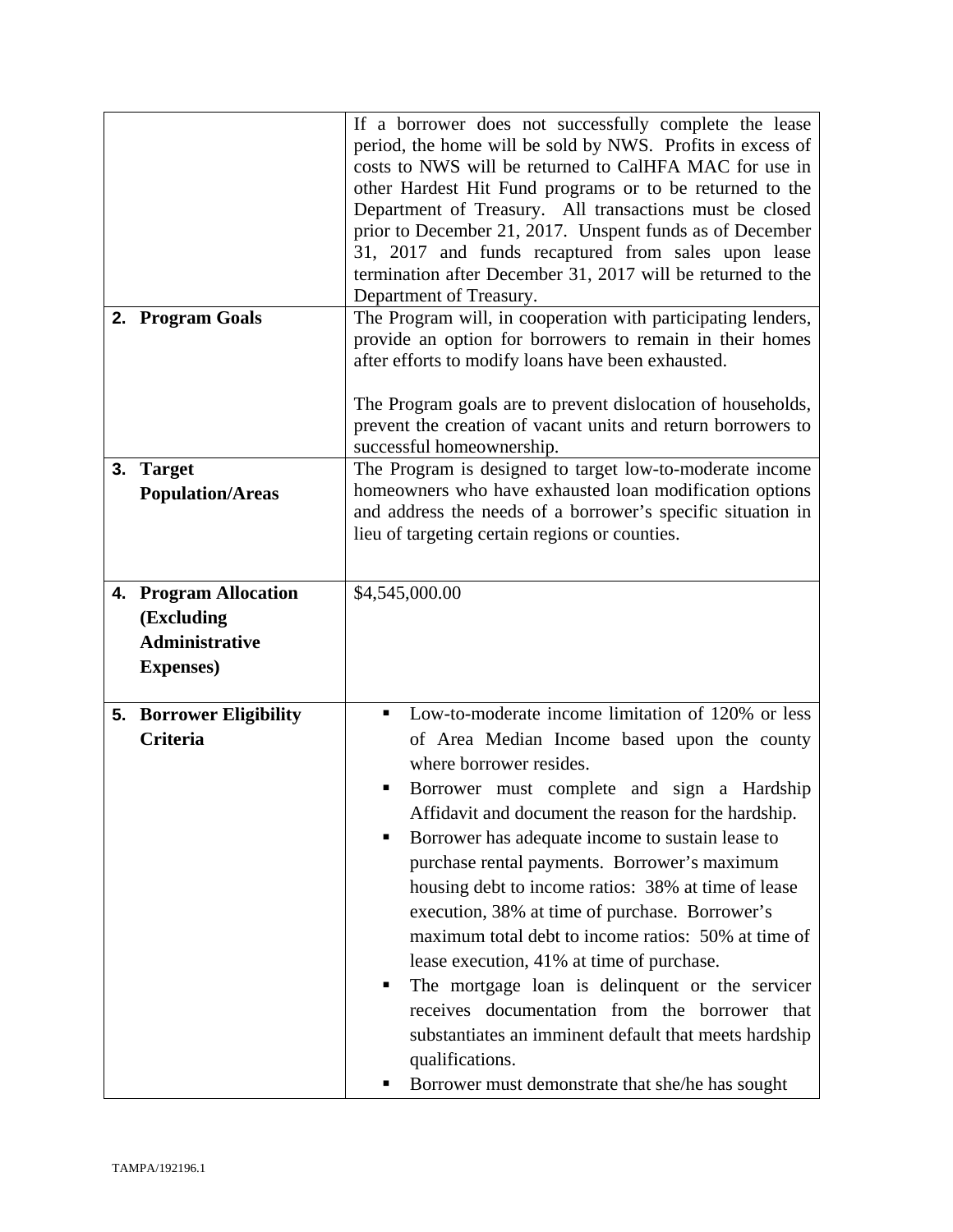|                                                                             | alternative loan modification and home preservation<br>options and has not received a favorable response.<br>In order to regain homeownership the borrower must<br>٠<br>meet established underwriting standards of lease-<br>purchase mortgage by the end of the specified lease<br>period.                                                                                                                                                                                                                                        |
|-----------------------------------------------------------------------------|------------------------------------------------------------------------------------------------------------------------------------------------------------------------------------------------------------------------------------------------------------------------------------------------------------------------------------------------------------------------------------------------------------------------------------------------------------------------------------------------------------------------------------|
| 6. Property/Loan<br><b>Eligibility Criteria</b>                             | The property is encumbered by a first lien mortgage<br>٠<br>loan.<br>The total unpaid principal balance cannot exceed the<br>GSE conforming limit of \$729,750.<br>The property securing the mortgage loan must not be<br>abandoned, vacant, condemned or in a serious state<br>of disrepair.<br>The applicant must own and occupy the single<br>٠<br>family, 1-4 unit home (an attached or detached house<br>or a condominium unit) located in California and<br>must currently reside in the home as their primary<br>residence. |
| 7. Program Exclusions                                                       | Hardship caused by voluntary resignation of<br>٠<br>employment.<br>Borrower fails to satisfy lender underwriting<br>guidelines.                                                                                                                                                                                                                                                                                                                                                                                                    |
| 8. Structure of Assistance                                                  | Assistance will not be structured in the form of a loan.                                                                                                                                                                                                                                                                                                                                                                                                                                                                           |
| 9. Per Household<br><b>Assistance</b>                                       | Up to \$50,000 inclusive of activity delivery fee.                                                                                                                                                                                                                                                                                                                                                                                                                                                                                 |
| <b>10. Duration of Assistance</b>                                           | HHF funds will be a one time payment to lender/servicer<br>and NWS.                                                                                                                                                                                                                                                                                                                                                                                                                                                                |
| <b>11. Estimated Number of</b><br><b>Participating</b><br><b>Households</b> | 91                                                                                                                                                                                                                                                                                                                                                                                                                                                                                                                                 |
| <b>12. Program Inception/</b><br><b>Duration</b>                            | The Program will be available to clients within 90 days of<br>approval and it is estimated that funds will be exhausted in<br>three years.                                                                                                                                                                                                                                                                                                                                                                                         |
| <b>13. Program Interactions</b><br>with Other HFA                           | This Program may not be used in conjunction with other<br>CalHFA programs and is meant to be used as a last effort to                                                                                                                                                                                                                                                                                                                                                                                                              |